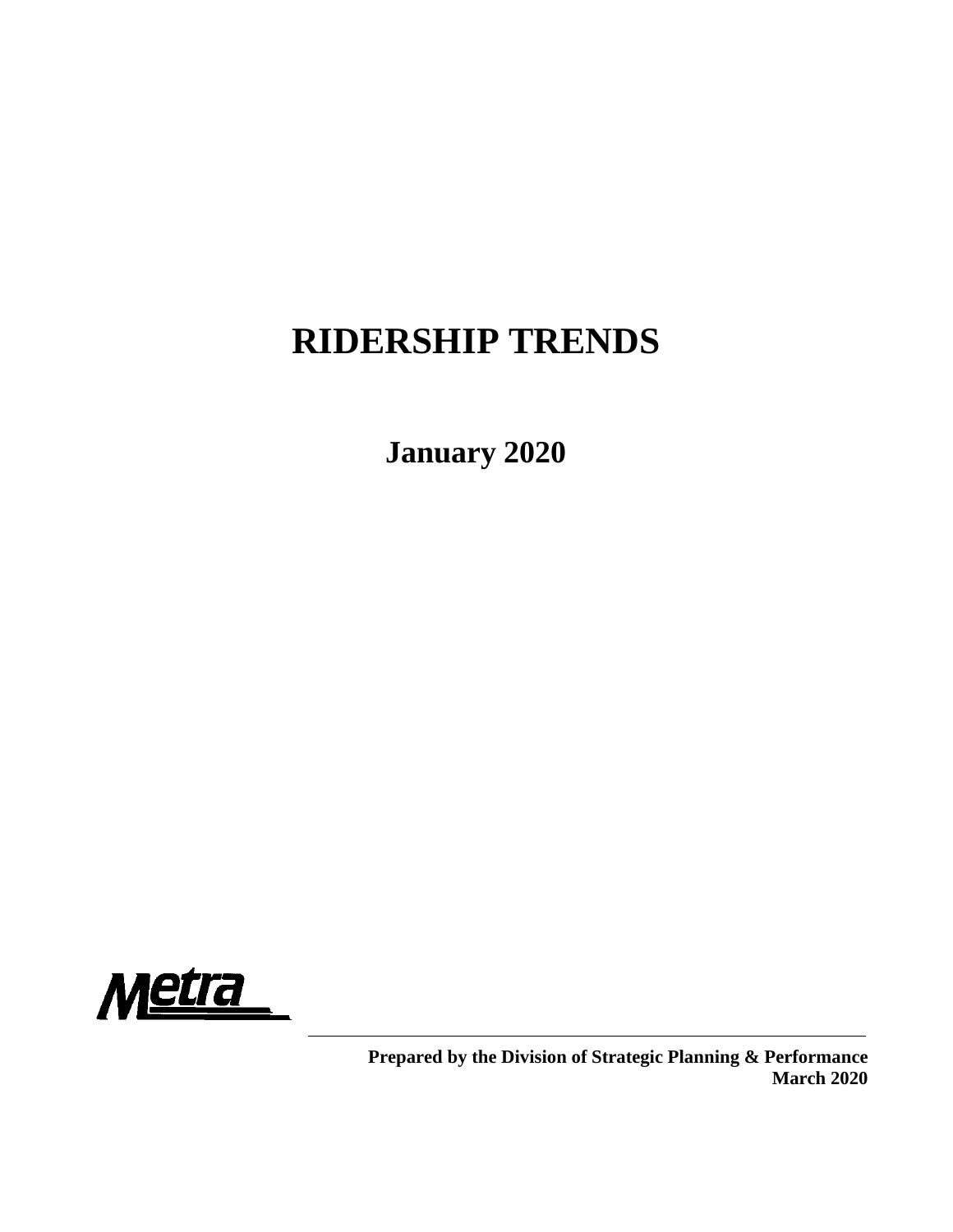## **Table of Contents**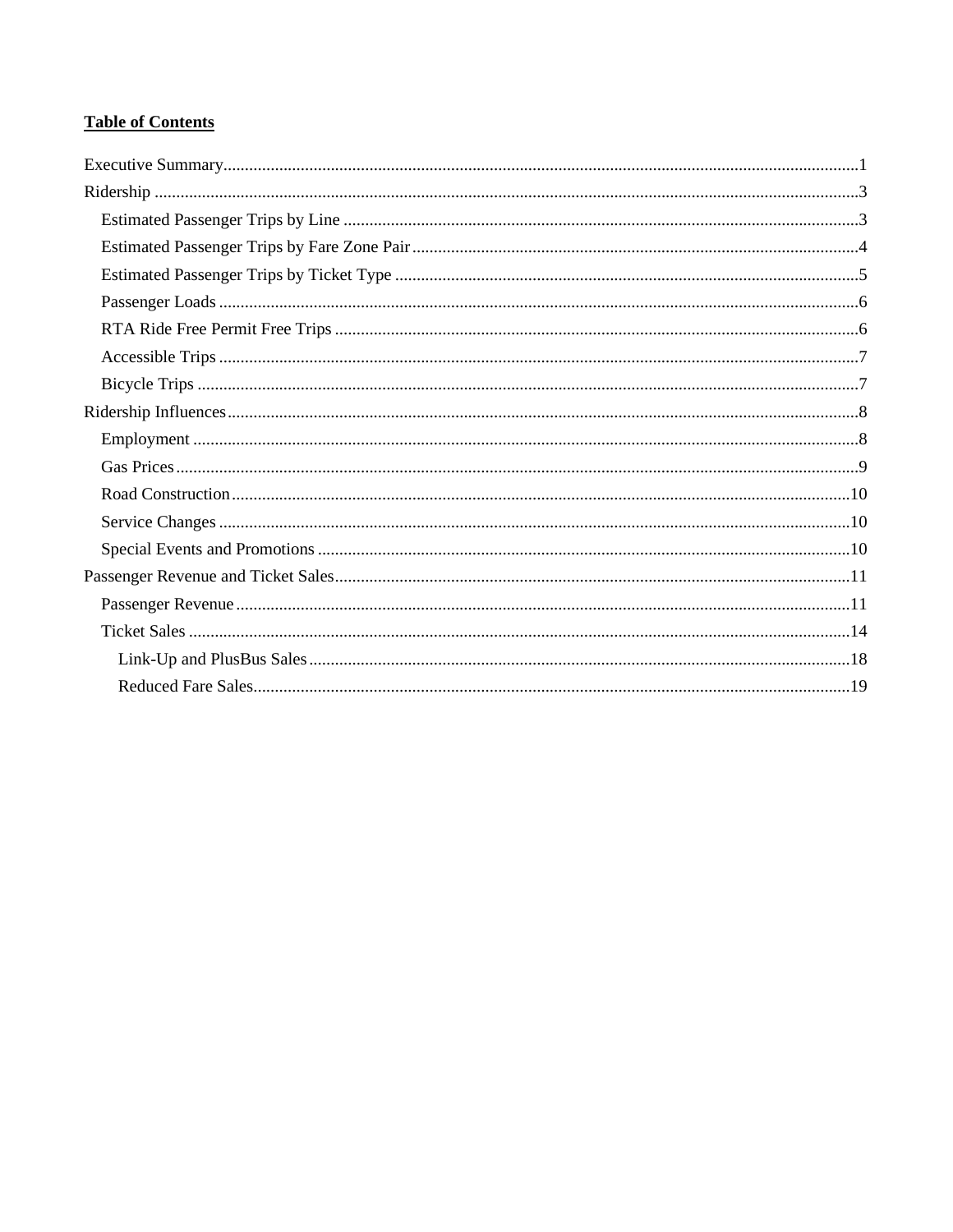#### <span id="page-2-0"></span>**Executive Summary**

Estimated passenger trips increased 1.8 percent in January 2020 compared to January 2019. January 2020 had the same number of weekdays, Saturdays, and Sundays/holidays compared to January 2019. While January 2019 had six days of temperatures below zero, January 2020 had no days with temperatures below zero. January 2019 also had a partial federal government shutdown, and damage to the catenary structure on the Metra Electric after a Canadian National freight train derailment

Estimated passenger trips decreased 0.6 percent in the last three months compared to 2019. Estimated passenger trips have decreased 1.5 percent in the last 12 months compared to the previous 12 months.

| Table 1: Estimated Fassenger Trips by Month |        |                                              |        |        |        |           |           |  |  |  |  |
|---------------------------------------------|--------|----------------------------------------------|--------|--------|--------|-----------|-----------|--|--|--|--|
|                                             |        | <b>Estimated Passenger Trips (Thousands)</b> |        |        |        | Change    |           |  |  |  |  |
| Month                                       | 2016   | 2017                                         | 2018   | 2019   | 2020   | 2016-2020 | 2019-2020 |  |  |  |  |
| Jan                                         | 6,513  | 6,762                                        | 6,661  | 5,850  | 5,957  | $-8.5%$   | 1.8%      |  |  |  |  |
| Feb                                         | 6,310  | 5,985                                        | 5,651  | 5,729  |        |           |           |  |  |  |  |
| Mar                                         | 6,666  | 6,474                                        | 6,176  | 6,040  |        |           |           |  |  |  |  |
| Apr                                         | 6,497  | 6,305                                        | 6,162  | 6,205  |        |           |           |  |  |  |  |
| May                                         | 6,681  | 6,618                                        | 6,426  | 6,276  |        |           |           |  |  |  |  |
| Jun                                         | 7,066  | 6,941                                        | 6,607  | 6,400  |        |           |           |  |  |  |  |
| Jul                                         | 7,110  | 6,759                                        | 6,623  | 6,526  |        |           |           |  |  |  |  |
| Aug                                         | 6,866  | 7,055                                        | 6,742  | 6,487  |        |           |           |  |  |  |  |
| Sep                                         | 6,766  | 6,530                                        | 6,347  | 6,244  |        |           |           |  |  |  |  |
| Oct                                         | 6,832  | 6,740                                        | 6,694  | 6,504  |        |           |           |  |  |  |  |
| Nov                                         | 6,943  | 6,475                                        | 6,261  | 6,024  |        |           |           |  |  |  |  |
| Dec                                         | 6,153  | 5,976                                        | 5,739  | 5,760  |        |           |           |  |  |  |  |
| <b>Last 3 Months</b>                        | 19,503 | 19,858                                       | 19,111 | 17,850 | 17,741 | $-9.0%$   | $-0.6%$   |  |  |  |  |
| Last 12 Months                              | 81,379 | 80,651                                       | 78,519 | 75,278 | 74,151 | $-8.9%$   | $-1.5%$   |  |  |  |  |

## **Table 1: Estimated Passenger Trips by Month** <sup>1</sup>

<sup>1</sup> Values are rounded to the thousand. Change is calculated based on the unrounded values.



## **Figure 1: Estimated Passenger Trips by Month**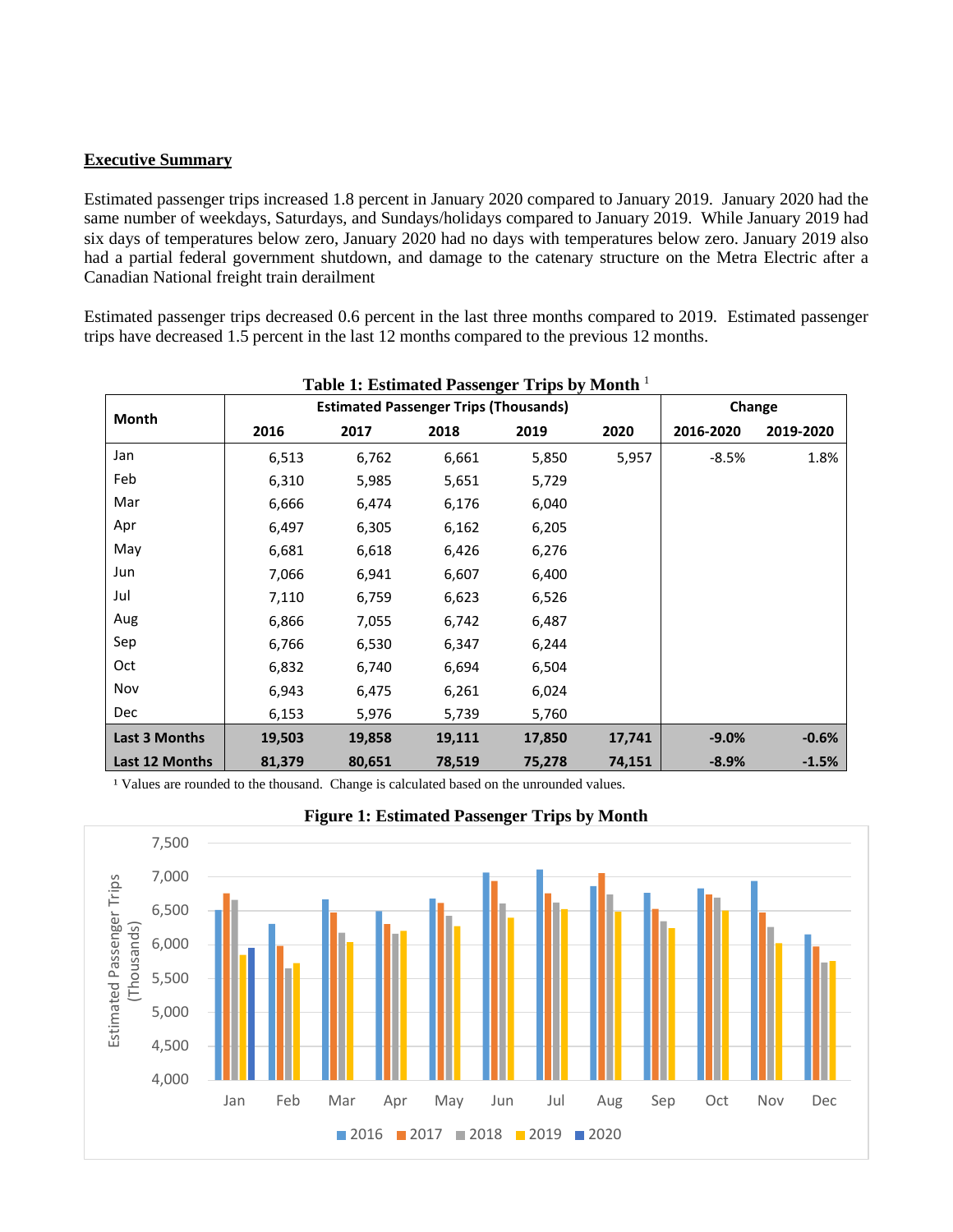For the 2020 budget year, Metra estimated total annual passenger trips to be 73.8 million. To track how well ridership is comparing to this budgeted amount, monthly estimates have been calculated by distributing the budgeted trips throughout the year based on the distribution in previous years. Unanticipated differences in holiday and special event travel are common explanations for variations between the monthly budget distribution and actual ridership. These effects are less pronounced at the quarterly and annual level. Table 2 shows the estimated monthly passenger trips compared to this distribution.

| <b>Month</b>       | <b>Estimated Passenger Trips (Thousands)</b> | Variance             |      |
|--------------------|----------------------------------------------|----------------------|------|
|                    | <b>Budget (2020)</b>                         | <b>Actual (2020)</b> |      |
| Jan                | 5,900                                        | 5,957                | 1.0% |
| Feb                | 5,750                                        |                      |      |
| Mar                | 6,060                                        |                      |      |
| <b>1st Quarter</b> | 17,710                                       |                      |      |
| Apr                | 6,200                                        |                      |      |
| May                | 5,905                                        |                      |      |
| Jun                | 6,685                                        |                      |      |
| 2nd Quarter        | 18,790                                       |                      |      |
| Jul                | 6,430                                        |                      |      |
| Aug                | 6,270                                        |                      |      |
| Sep                | 6,375                                        |                      |      |
| <b>3rd Quarter</b> | 19,075                                       |                      |      |
| Oct                | 6,320                                        |                      |      |
| Nov                | 5,980                                        |                      |      |
| Dec                | 5,885                                        |                      |      |
| <b>4th Quarter</b> | 18,185                                       |                      |      |
| <b>Total</b>       | 73,760                                       | 5,957                | 1.0% |

**Table 2: Estimated vs. Budget Passenger Trips** <sup>1</sup>

<span id="page-3-0"></span><sup>1</sup> Values are rounded to the thousand. Variance is calculated based on the unrounded values.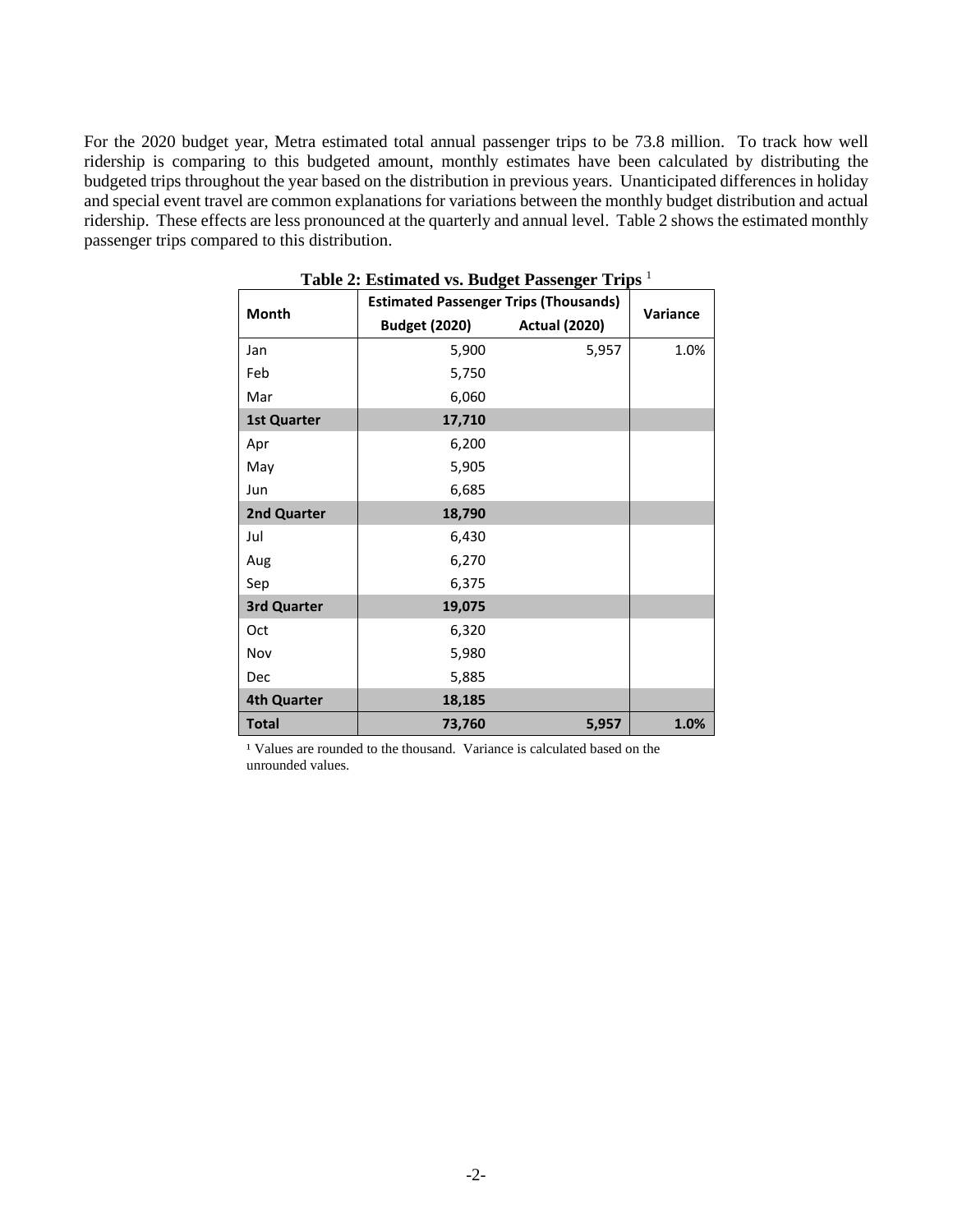## **Ridership**

Estimated ridership figures are based on the number of ticket sales multiplied by a standard ridership factor unique to each ticket type, in addition to the number of RTA Ride Free Permit passenger trips reported by conductors.

## <span id="page-4-0"></span>**Estimated Passenger Trips by Line**

Table 3 shows estimated passenger trips by line for the current month, the last three months, and the last 12 months. Estimated passenger trips decreased by 0.6 percent in the last three months compared to the previous year and decreased 1.5 percent in the last 12 months compared to the previous year.

|              | Table 5: Estimated I assenger Trips by Ellie |           |          |            |               |         |            |                |         |  |  |  |
|--------------|----------------------------------------------|-----------|----------|------------|---------------|---------|------------|----------------|---------|--|--|--|
| Line         |                                              | January   |          |            | Last 3 Months |         |            | Last 12 Months |         |  |  |  |
|              | 2019                                         | 2020      | Change   | 2019       | 2020          | Change  | 2019       | 2020           | Change  |  |  |  |
| <b>BNSF</b>  | 1,223,615                                    | 1,258,783 | 2.9%     | 3,686,523  | 3,701,559     | 0.4%    | 15,659,976 | 15,503,181     | $-1.0%$ |  |  |  |
| НC           | 57,180                                       | 63,297    | 10.7%    | 171,246    | 181,366       | 5.9%    | 722,428    | 740,215        | 2.5%    |  |  |  |
| MD-N         | 513,273                                      | 519,241   | 1.2%     | 1,570,296  | 1,560,706     | $-0.6%$ | 6,529,806  | 6,555,111      | 0.4%    |  |  |  |
| MD-W         | 462,209                                      | 464,578   | 0.5%     | 1,425,266  | 1,401,547     | $-1.7%$ | 6,080,439  | 5,907,177      | $-2.8%$ |  |  |  |
| ME           | 581,285                                      | 581,349   | $0.0\%$  | 1,800,124  | 1,745,212     | $-3.1%$ | 7,632,328  | 7,283,056      | $-4.6%$ |  |  |  |
| <b>NCS</b>   | 127,162                                      | 126,952   | $-0.2\%$ | 380,615    | 374,838       | $-1.5%$ | 1,618,230  | 1,589,696      | $-1.8%$ |  |  |  |
| RI           | 589,100                                      | 591,393   | 0.4%     | 1,793,218  | 1,768,597     | $-1.4%$ | 7,510,330  | 7,340,426      | $-2.3%$ |  |  |  |
| SWS          | 193,331                                      | 193,602   | 0.1%     | 579,685    | 566,951       | $-2.2%$ | 2,401,089  | 2,357,038      | $-1.8%$ |  |  |  |
| UP-N         | 662,002                                      | 691,248   | 4.4%     | 2,010,027  | 2,038,514     | 1.4%    | 8,570,799  | 8,581,364      | 0.1%    |  |  |  |
| UP-NW        | 820,610                                      | 834,766   | 1.7%     | 2,524,254  | 2,505,389     | $-0.7%$ | 10,496,787 | 10,398,512     | $-0.9%$ |  |  |  |
| UP-W         | 620,447                                      | 632,268   | 1.9%     | 1,909,231  | 1,896,587     | $-0.7%$ | 8,055,778  | 7,895,006      | $-2.0%$ |  |  |  |
| <b>Total</b> | 5,850,211                                    | 5,957,474 | 1.8%     | 17,850,483 | 17,741,264    | $-0.6%$ | 75,277,989 | 74,150,779     | $-1.5%$ |  |  |  |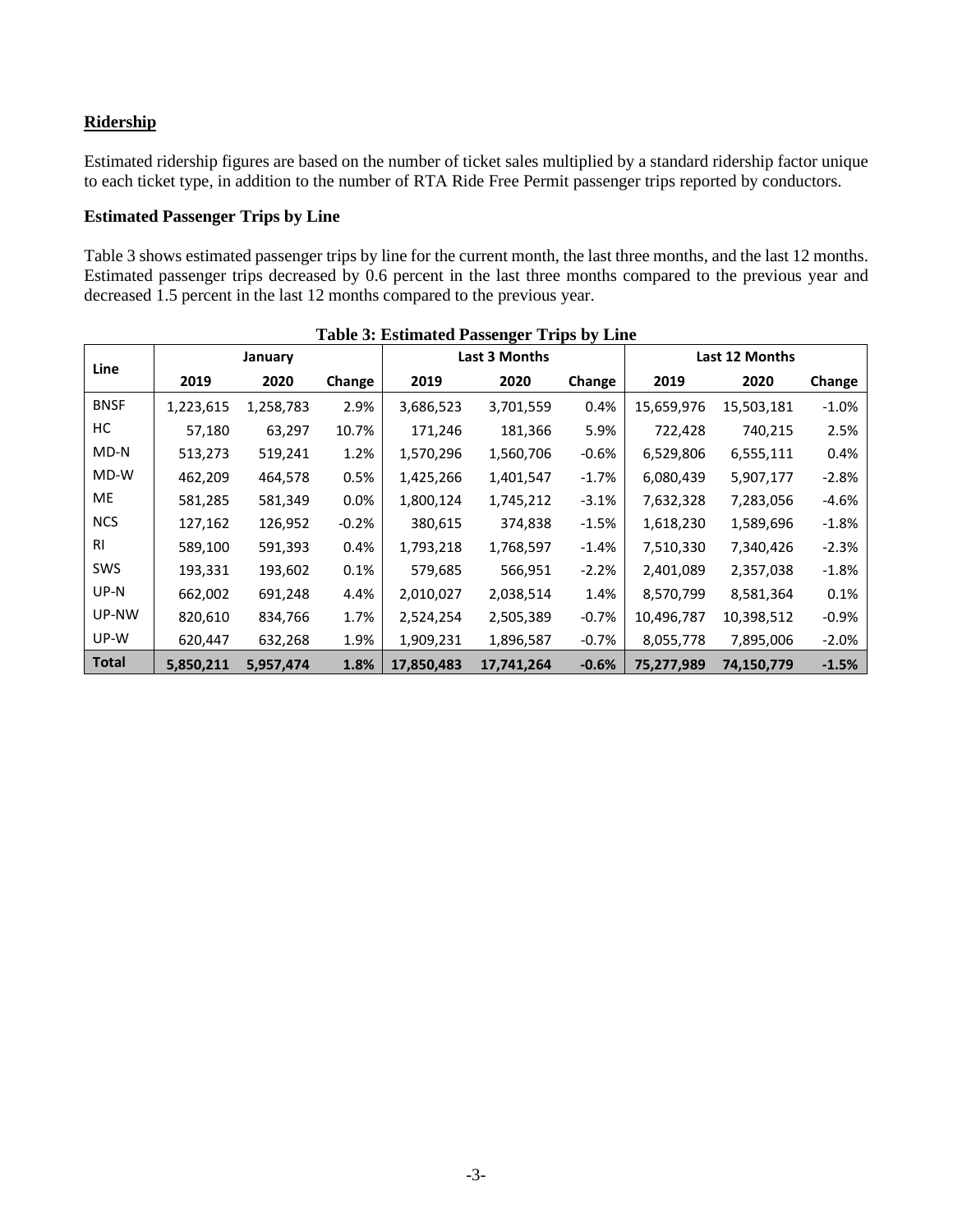#### <span id="page-5-0"></span>**Estimated Passenger Trips by Fare Zone Pair**

Table 4 shows estimated passenger trips by fare zone pair for the current month, the last three months, and the last 12 months.

- The long-term decline in No Zone Pair passenger trips is expected to continue as data collection improvements and the shift to the Ventra App cause fewer trips to be reported without a zone pair.
- In July 2018, year-long testing of the zone consolidation policy began. All tickets for Zones K through M were capped to the price of Zone J tickets. This caused an increase in passenger trips for Zone A-J, and a decrease for passenger trips for Zones A-K and A-M. There are no stations in Zone L.

| <b>Zone Pair</b> |       | <b>January (Thousands)</b> |         |        | Last 3 Months (Thousands) |         |        | Last 12 Months (Thousands) |         |  |  |
|------------------|-------|----------------------------|---------|--------|---------------------------|---------|--------|----------------------------|---------|--|--|
|                  | 2019  | 2020                       | Change  | 2019   | 2020                      | Change  | 2019   | 2020                       | Change  |  |  |
| A-A              | 19    | 23                         | 25.4%   | 54     | 64                        | 19.7%   | 234    | 256                        | 9.5%    |  |  |
| A-B              | 443   | 468                        | 5.6%    | 1,310  | 1,350                     | 3.0%    | 5,459  | 5,519                      | 1.1%    |  |  |
| A-C              | 834   | 871                        | 4.4%    | 2,500  | 2,541                     | 1.7%    | 10,377 | 10,482                     | 1.0%    |  |  |
| A-D              | 994   | 1,020                      | 2.7%    | 2,972  | 2,981                     | 0.3%    | 12,533 | 12,430                     | $-0.8%$ |  |  |
| A-E              | 1,297 | 1,303                      | 0.5%    | 3,861  | 3,825                     | $-1.0%$ | 16,012 | 16,059                     | 0.3%    |  |  |
| A-F              | 746   | 751                        | 0.8%    | 2,250  | 2,199                     | $-2.3%$ | 9,674  | 9,272                      | $-4.2%$ |  |  |
| $A-G$            | 464   | 468                        | 0.8%    | 1,385  | 1,365                     | $-1.5%$ | 5,856  | 5,793                      | $-1.1%$ |  |  |
| A-H              | 363   | 372                        | 2.6%    | 1,111  | 1,111                     | $-0.1%$ | 4,733  | 4,645                      | $-1.8%$ |  |  |
| A-l              | 124   | 124                        | 0.2%    | 382    | 375                       | $-1.8%$ | 1,618  | 1,562                      | $-3.5%$ |  |  |
| A-J              | 51    | 51                         | 0.5%    | 161    | 160                       | $-0.8%$ | 484    | 664                        | 37.2%   |  |  |
| A-K              |       |                            |         |        |                           |         | 148    | $\overline{\phantom{a}}$   | $-100%$ |  |  |
| A-M              |       |                            |         |        |                           |         | 37     | $\overline{\phantom{0}}$   | $-100%$ |  |  |
| A-J, K, & M      | 51    | 51                         | 0.5%    | 161    | 160                       | $-0.8%$ | 670    | 664                        | $-0.8%$ |  |  |
| Intermediate     | 174   | 175                        | 0.9%    | 526    | 510                       | $-3.0%$ | 2,279  | 2,175                      | $-4.6%$ |  |  |
| No Zone Pair     | 342   | 329                        | $-3.8%$ | 1,338  | 1,261                     | $-5.7%$ | 5,833  | 5,293                      | $-9.3%$ |  |  |
| <b>Total</b>     | 5,850 | 5,957                      | 1.8%    | 17,850 | 17,741                    | $-0.6%$ | 75,278 | 74,151                     | $-1.5%$ |  |  |

<sup>1</sup> Values are rounded to the thousand. Change is calculated based on the unrounded values.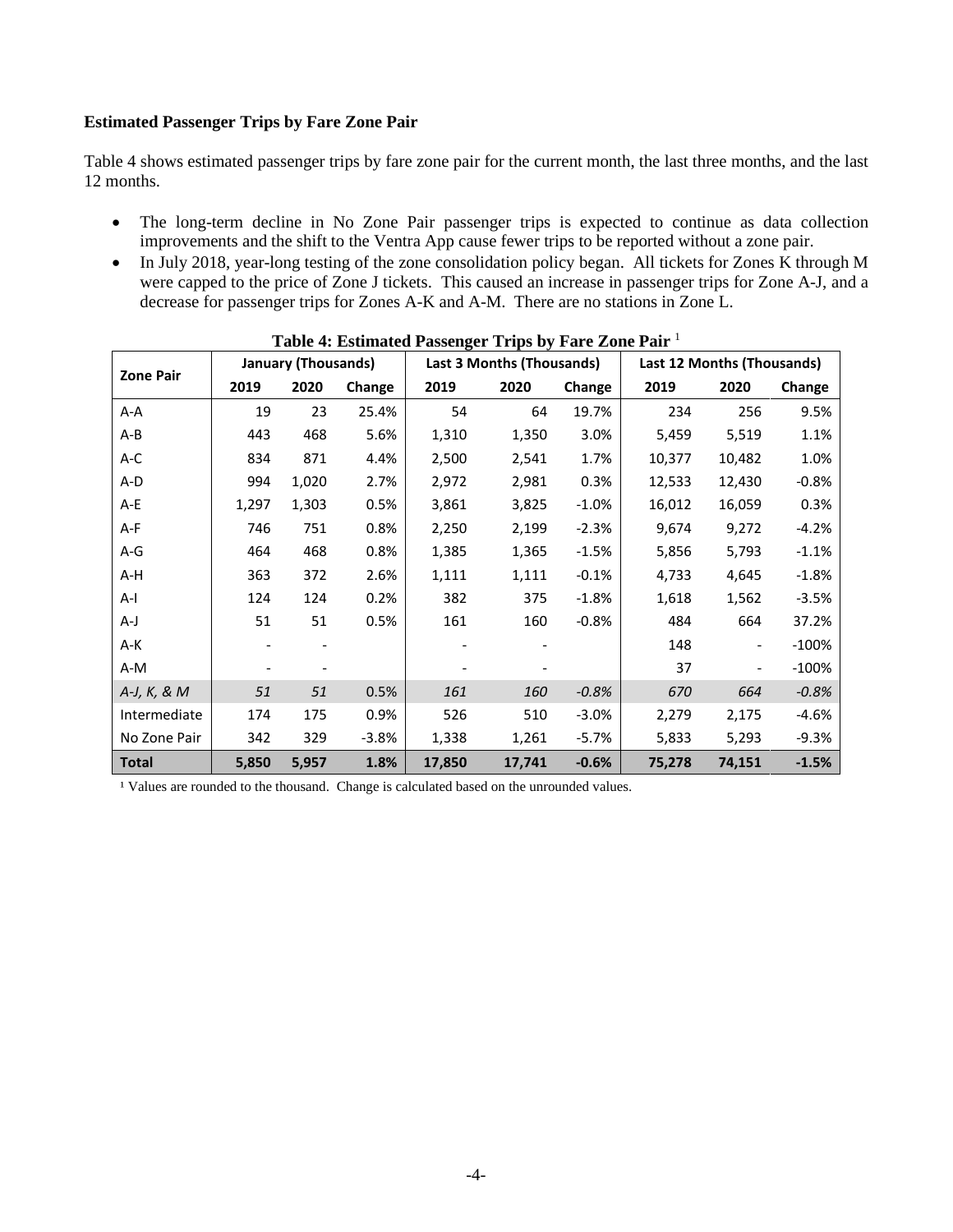#### <span id="page-6-0"></span>**Estimated Passenger Trips by Ticket Type**

Table 5 shows estimated passenger trips by ticket type for the current month, the last three months, and the last 12 months. Special event tickets and other data irregularities can affect month-to-month comparisons of passenger trips by ticket type:

• There was no fare increase in 2019 and 2020. 10-ride ticket sales were not impacted by stockpiling.

| Twore of Eduardated I addening the respective $\mathbf{r}$ , pro |                          |       |                     |              |              |                           |        |         |              |              |  |
|------------------------------------------------------------------|--------------------------|-------|---------------------|--------------|--------------|---------------------------|--------|---------|--------------|--------------|--|
|                                                                  |                          |       | January (Thousands) |              |              | Last 3 Months (Thousands) |        |         |              |              |  |
| <b>Ticket Type</b>                                               |                          |       |                     | <b>Share</b> | <b>Share</b> |                           |        |         | <b>Share</b> | <b>Share</b> |  |
|                                                                  | 2019                     | 2020  | Change              | 2019         | 2020         | 2019                      | 2020   | Change  | 2019         | 2020         |  |
| <b>Monthly Pass</b>                                              | 3,557                    | 3,387 | $-4.8%$             | 60.8%        | 56.9%        | 10,509                    | 10,121 | $-3.7%$ | 59.0%        | 57.2%        |  |
| 10-Ride Ticket                                                   | 1,460                    | 1,668 | 14.3%               | 24.9%        | 28.0%        | 4,315                     | 4,510  | 4.5%    | 24.2%        | 25.5%        |  |
| One-Way Ticket                                                   | 623                      | 687   | 10.3%               | 10.6%        | 11.5%        | 2,146                     | 2,231  | 4.0%    | 12.0%        | 12.6%        |  |
| <b>Weekend Pass</b>                                              | 151                      | 126   | $-16.4%$            | 2.6%         | 2.1%         | 648                       | 602    | $-7.2%$ | 3.6%         | 3.4%         |  |
| <b>Special Passes</b>                                            | $\overline{\phantom{a}}$ | 18    |                     | 0.0%         | 0.3%         |                           | 18     |         | $0.0\%$      | 0.1%         |  |
| <b>RTA Ride Free Permit</b>                                      | 63                       | 69    | 9.6%                | 1.1%         | 1.2%         | 200                       | 203    | 1.6%    | 1.1%         | 1.1%         |  |
| Total $^2$                                                       | 5.853                    | 5,956 | 1.7%                |              |              | 17.817                    | 17,686 | $-0.7%$ |              |              |  |

|  | Table 5: Estimated Passenger Trips by Ticket Type 1 |  |  |  |  |  |  |
|--|-----------------------------------------------------|--|--|--|--|--|--|
|--|-----------------------------------------------------|--|--|--|--|--|--|

|                             | Last 12 Months (Thousands) |        |         |              |              |  |  |  |  |
|-----------------------------|----------------------------|--------|---------|--------------|--------------|--|--|--|--|
| <b>Ticket Type</b>          |                            |        |         | <b>Share</b> | <b>Share</b> |  |  |  |  |
|                             | 2019                       | 2020   | Change  | 2019         | 2020         |  |  |  |  |
| <b>Monthly Pass</b>         | 44,286                     | 42,969 | $-3.0%$ | 58.8%        | 58.0%        |  |  |  |  |
| 10-Ride Ticket              | 17,780                     | 18,170 | 2.2%    | 23.6%        | 24.5%        |  |  |  |  |
| One-Way Ticket              | 9,510                      | 9,516  | 0.1%    | 12.6%        | 12.8%        |  |  |  |  |
| <b>Weekend Pass</b>         | 2,757                      | 2,502  | $-9.3%$ | 3.7%         | 3.4%         |  |  |  |  |
| <b>Special Passes</b>       | 90                         | 102    | 12.8%   | 0.1%         | 0.1%         |  |  |  |  |
| <b>RTA Ride Free Permit</b> | 876                        | 863    | $-1.5%$ | 1.2%         | 1.2%         |  |  |  |  |
| Total $2$                   | 75.299                     | 74.123 | $-1.6%$ |              |              |  |  |  |  |

<sup>1</sup> Values are rounded to the thousand. Change and share are calculated based on the unrounded values.

<sup>2</sup> Passenger trip totals differ from those presented in other tables in this report, due to adjustments made for group sales, marketing sales, and refunds.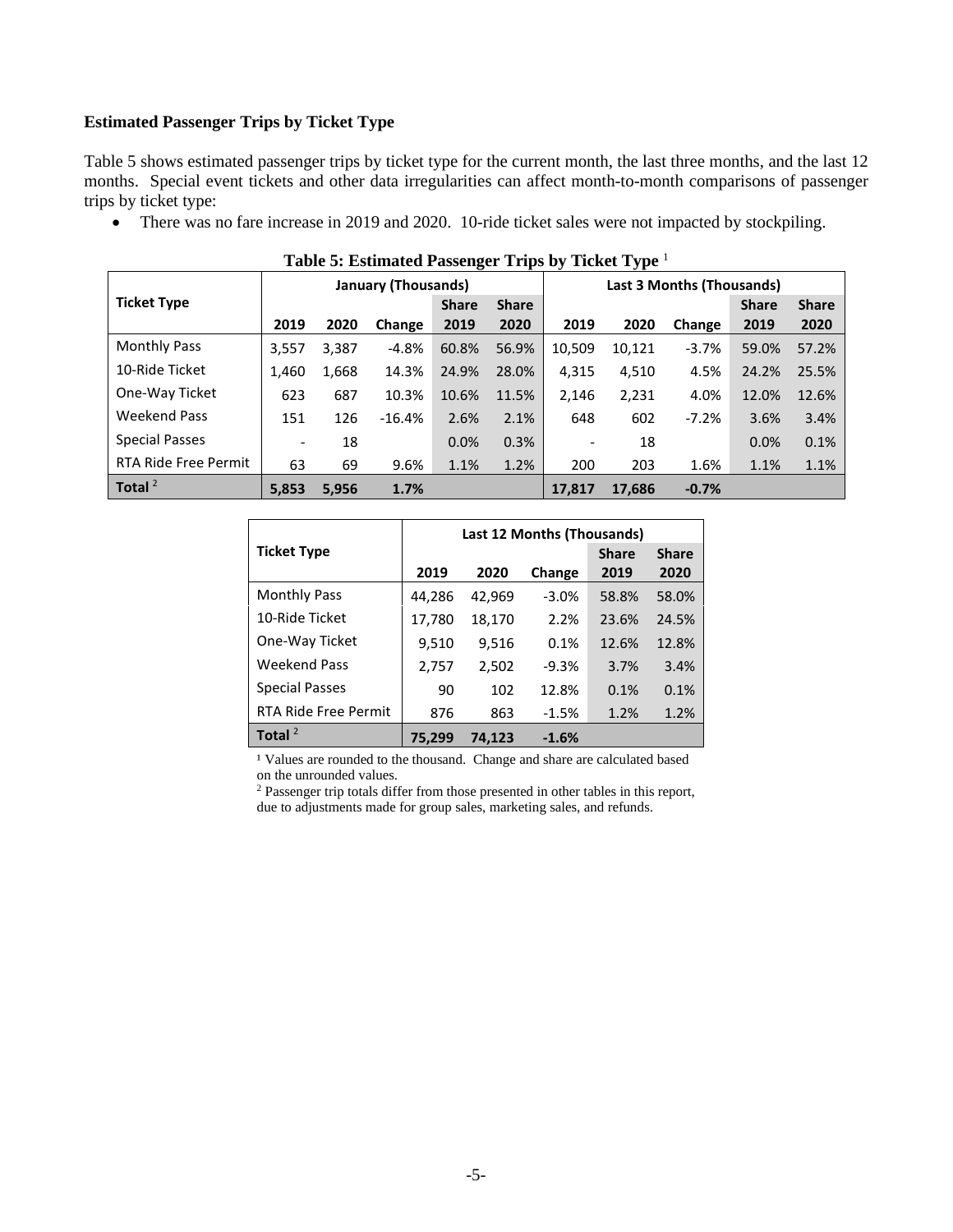### <span id="page-7-0"></span>**Passenger Loads**

Table 6 shows the average daily passenger loads by service period for the current month, the last three months, and the last 12 months, derived from conductor counts. Average peak-peak direction passenger loads increased 6.8 percent in the current month, and average total weekday passenger loads increased 5.8 percent in the same period.

| Table 6: Average Daily Passenger Loads <sup>1</sup> |      |                            |          |      |                                     |         |                               |      |         |  |  |
|-----------------------------------------------------|------|----------------------------|----------|------|-------------------------------------|---------|-------------------------------|------|---------|--|--|
| <b>Service Period</b>                               |      | <b>January (Thousands)</b> |          |      | <b>Last 3 Months</b><br>(Thousands) |         | Last 12 Months<br>(Thousands) |      |         |  |  |
|                                                     | 2019 | 2020                       | Change   | 2019 | 2020                                | Change  | 2019                          | 2020 | Change  |  |  |
| Peak - Peak Direction                               | 191  | 204                        | 6.8%     | 192  | 195                                 | 1.4%    | 209                           | 210  | 0.2%    |  |  |
| Peak - Reverse Direction                            | 16   | 16                         | 1.7%     | 17   | 18                                  | 0.4%    | 19                            | 19   | $-2.3%$ |  |  |
| Midday                                              | 25   | 26                         | 3.4%     | 30   | 30                                  | 1.0%    | 31                            | 31   | $-1.0%$ |  |  |
| Evening                                             | 12   | 12                         | 1.7%     | 14   | 14                                  | 0.7%    | 16                            | 15   | $-3.3%$ |  |  |
| Weekday                                             | 245  | 259                        | 5.8%     | 253  | 256                                 | 1.2%    | 275                           | 274  | $-0.3%$ |  |  |
| Saturday                                            | 44   | 43                         | $-3.5%$  | 56   | 54                                  | $-1.9%$ | 59                            | 62   | 3.9%    |  |  |
| Sunday                                              | 29   | 26                         | $-11.4%$ | 34   | 32                                  | $-4.9%$ | 38                            | 37   | $-2.4%$ |  |  |

<sup>1</sup> Values are rounded to the thousand. Change is calculated based on the unrounded values.

## <span id="page-7-1"></span>**RTA Ride Free Permit Free Trips**

Figure 2 shows the number of RTA Ride Free Permit passenger trips for the last five years. Trips are included in ridership estimates because Metra is eligible for reimbursement for the number provided.



**Figure 2: RTA Ride Free Permit Passenger Trip**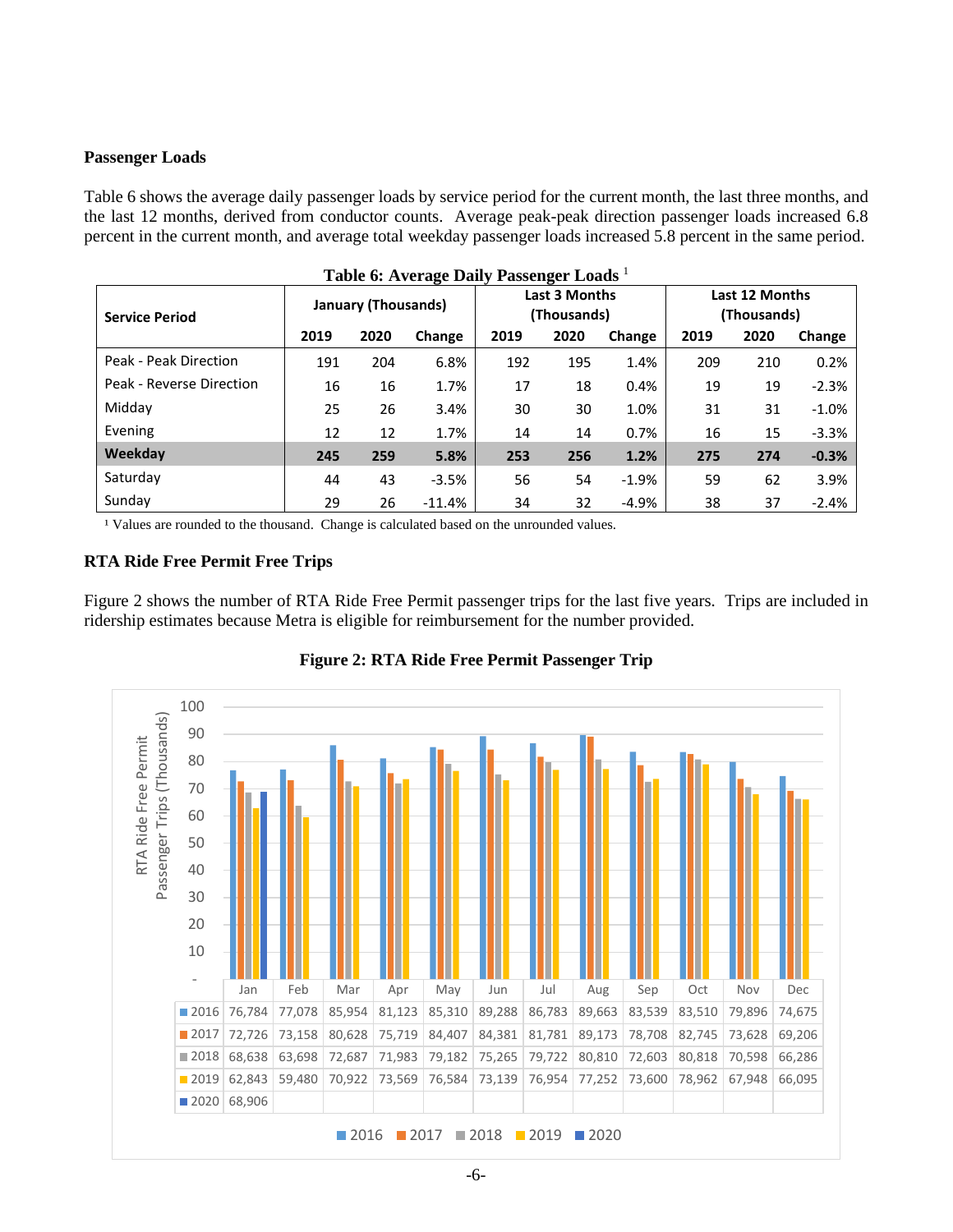## <span id="page-8-0"></span>**Accessible Trips**

Figure 3 shows the number of trips provided using accessible equipment. Accessible equipment consists of bridge plates on the Metra Electric Line and wheelchair lifts on all other lines.





## <span id="page-8-1"></span>**Bicycle Trips**



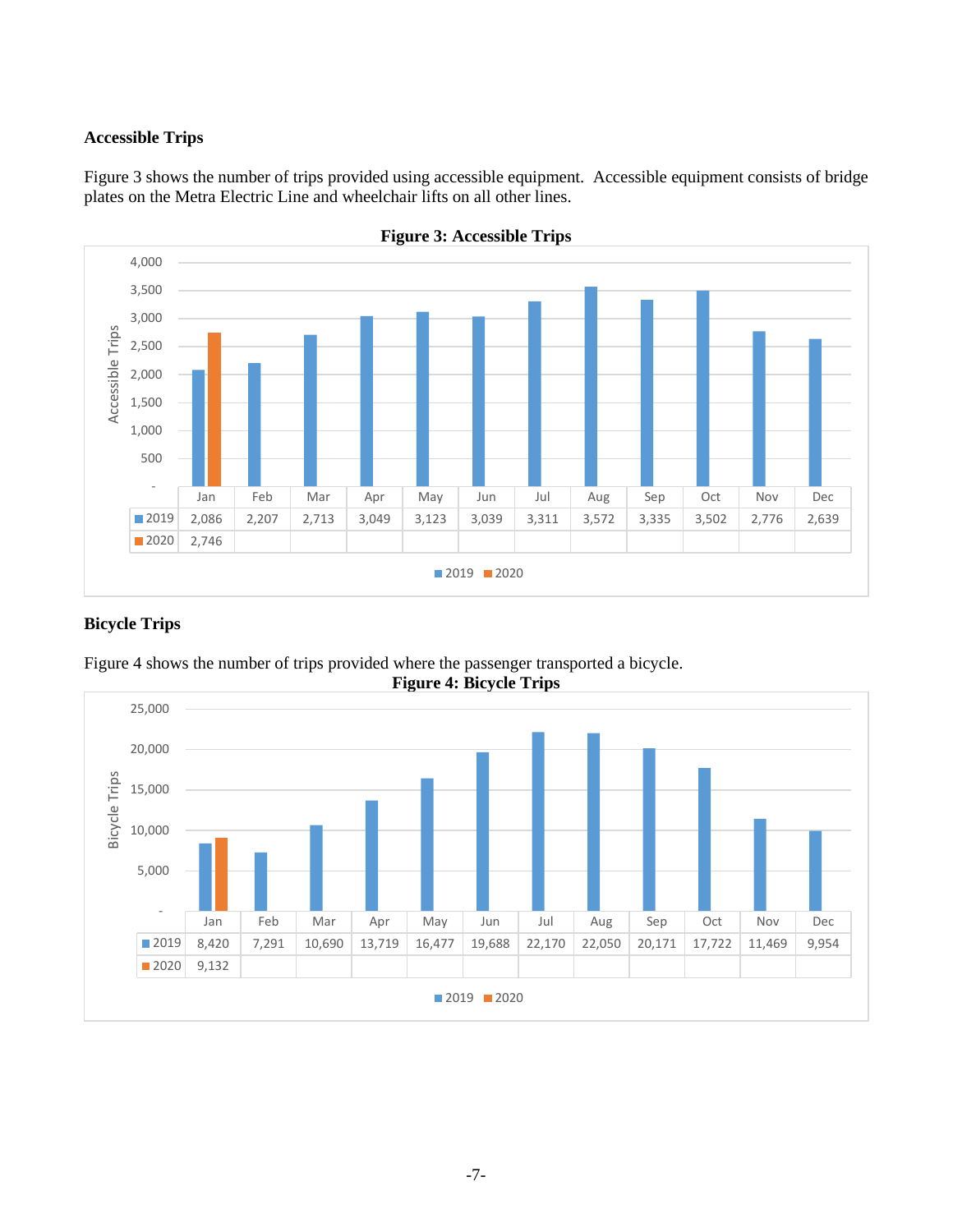#### <span id="page-9-0"></span>**Ridership Influences**

Many different factors (such as the employment, gas prices, road construction, service changes, and special events) can influence ridership trends.

#### <span id="page-9-1"></span>**Employment**

Figure 5 shows the number of persons employed in the six-county Chicago Region. The number of persons employed decreased 0.2 percent in December 2020 compared to December 2019. Employment data for January 2020 will be released in March 2020.



**Figure 5: Persons Employed in the Chicago Region** <sup>1</sup>

| Year                    | Jan   | Feb     | Mar   | Apr   | May   | Jun   | Jul   | Aug   | Sep   | Oct     | Nov     | <b>Dec</b> | Year-to-<br>date<br>Average |
|-------------------------|-------|---------|-------|-------|-------|-------|-------|-------|-------|---------|---------|------------|-----------------------------|
| 2015                    | 4.010 | 4,014   | 4,016 | 4,038 | 4,066 | 4,122 | 4,134 | 4,108 | 4,084 | 4,107   | 4,078   | 4,072      | 4,071                       |
| 2016                    | 4,033 | 4,078   | 4,115 | 4,128 | 4,150 | 4,192 | 4,218 | 4,155 | 4,125 | 4,106   | 4,105   | 4,087      | 4,124                       |
| 2017                    | 4.044 | 4,070   | 4,098 | 4,066 | 4,102 | 4,156 | 4,151 | 4,089 | 4,085 | 4,088   | 4,115   | 4,102      | 4,097                       |
| 2018                    | 4,050 | 4,113   | 4,130 | 4,111 | 4,131 | 4,171 | 4,187 | 4,131 | 4,113 | 4,147   | 4,161   | 4,113      | 4,130                       |
| 2019                    | 4.079 | 4,108   | 4,129 | 4,141 | 4,132 | 4,212 | 4,207 | 4,193 | 4,146 | 4,136   | 4,136   | 4,107      | 4,144                       |
| Change<br>2018-<br>2019 | 0.7%  | $-0.1%$ | 0.0%  | 0.7%  | 0.0%  | 1.0%  | 0.5%  | 1.5%  | 0.8%  | $-0.3%$ | $-0.6%$ | $-0.2%$    | 0.3%                        |

<sup>1</sup> Values are rounded to the thousand. Change is calculated based on the unrounded values.

*Source: Illinois Department of Employment Security*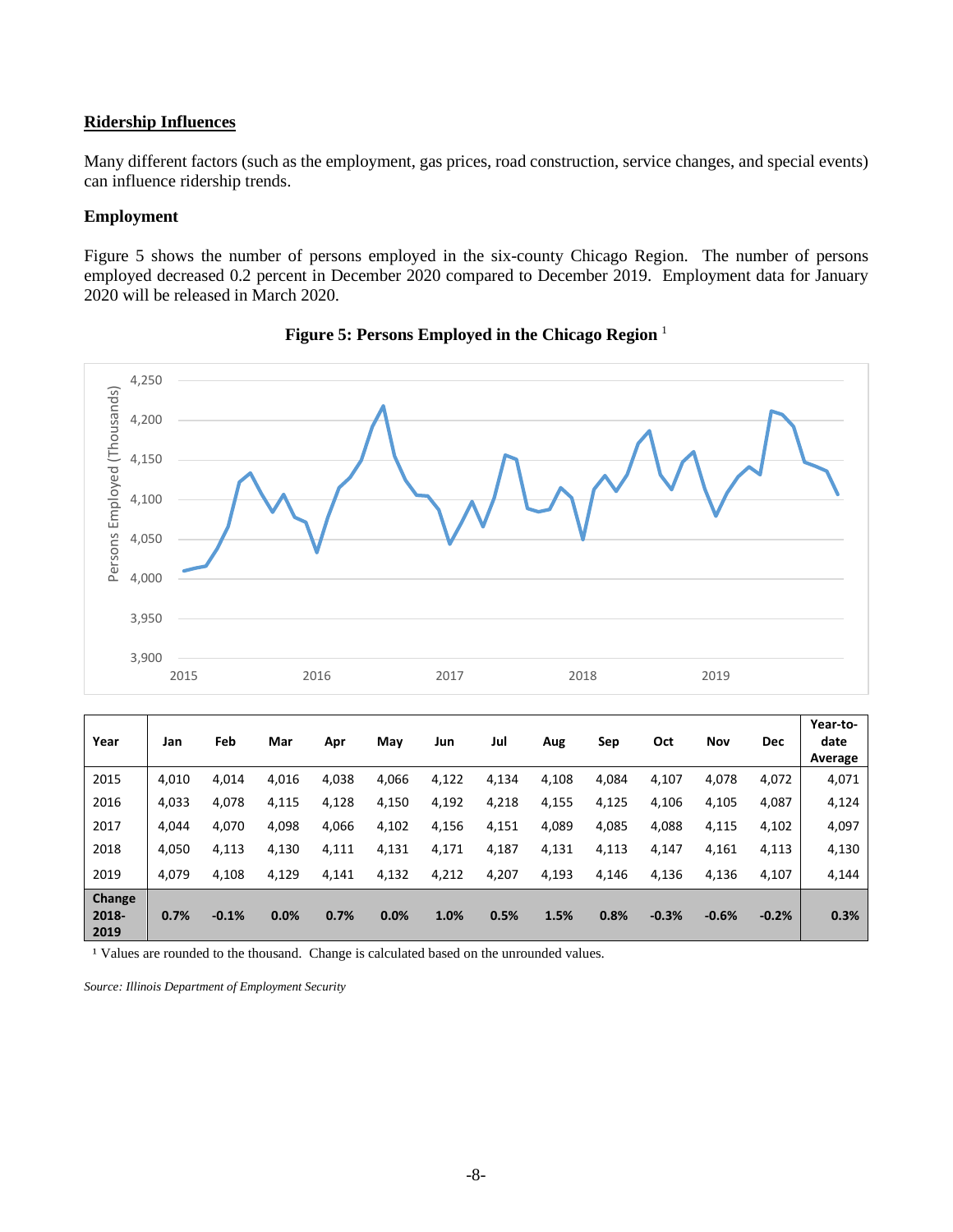## <span id="page-10-0"></span>**Gas Prices**

Figure 6 shows the average price of unleaded regular gas for the Chicago-Naperville-Elgin area. The average price of a gallon of regular unleaded gas was \$2.63 in January 2020, a \$0.47 increase compared to January 2019.



**Year Jan Feb Mar Apr May Jun Jul Aug Sep Oct Nov Dec Year-todate Average** 2016 | \$1.89 \$1.61 \$2.00 \$2.24 \$2.40 \$2.61 \$2.30 \$2.31 \$2.31 \$2.31 \$2.33 \$1.89 2017 \$2.45 \$2.32 \$2.35 \$2.55 \$2.43 \$2.34 \$2.38 \$2.45 \$2.58 \$2.54 \$2.74 \$2.58 \$2.45 2018 | \$2.69 \$2.59 \$2.64 \$2.85 \$3.01 \$2.94 \$2.94 \$2.85 \$2.49 \$2.26 \$2.69 2019 | \$2.16 \$2.36 \$2.71 \$3.01 \$3.11 \$2.04 \$2.81 \$2.74 \$2.68 \$2.58 \$2.16 2020 \$2.63 \$0.00 \$0.00 \$0.00 \$0.00 \$0.00 \$0.00 \$0.00 \$0.00 \$0.00 \$0.00 \$2.63 **Change 2019- 2020 \$0.47 \$0.47**

*Source: Bureau of Labor Statistics*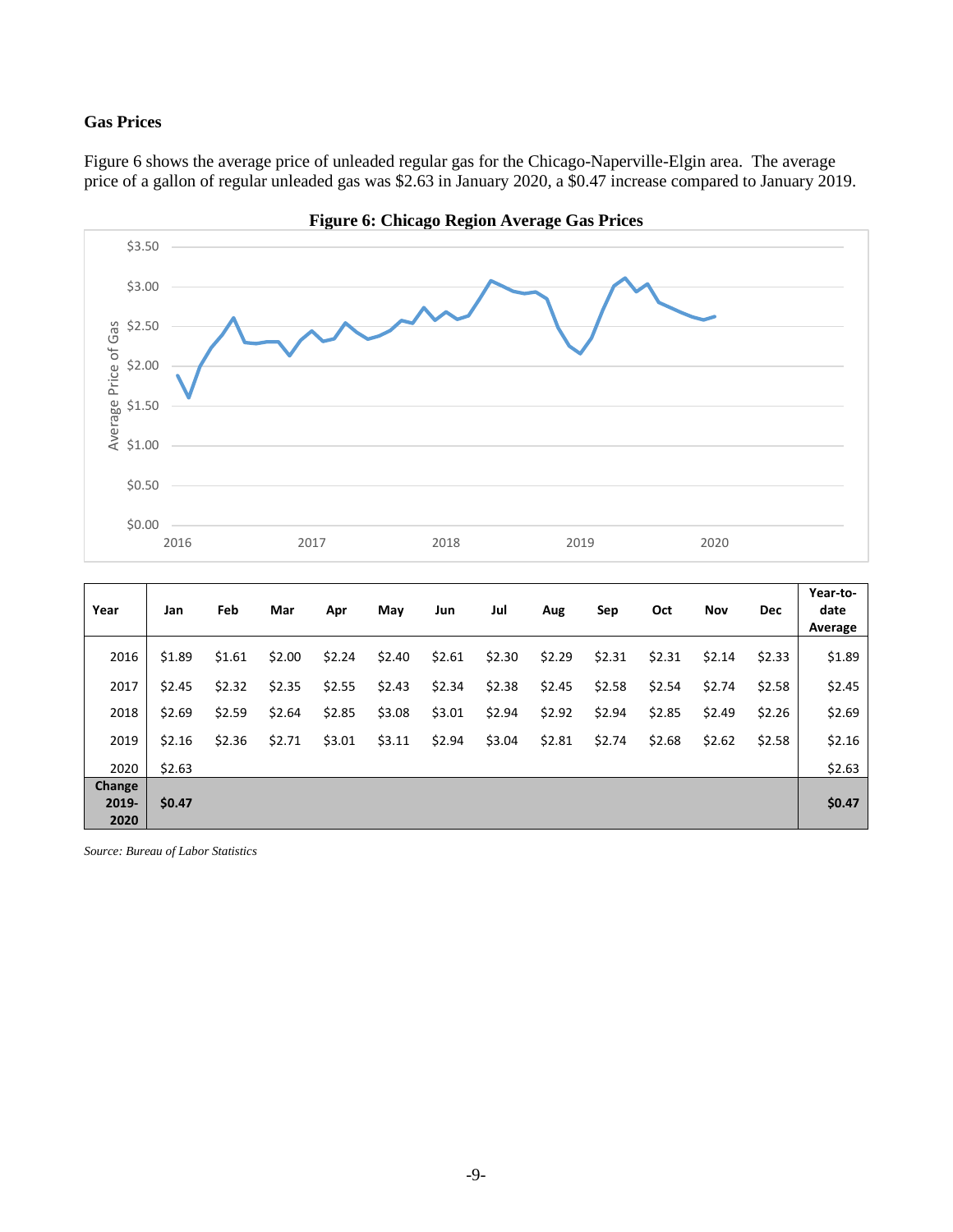#### <span id="page-11-0"></span>**Road Construction**

No new roadway construction projects of regional significance began in January. The following projects are either under construction or were recently completed:

• Jane Byrne Interchange Reconfiguration – In 2015, work began on a major reconfiguration of the Jane Byrne Interchange. Work is expected to continue through 2022.

#### <span id="page-11-1"></span>**Service Changes**

On June 1, weekend service on the BNSF, Rock Island, and UP-NW lines was increased as part of a pilot project to increase weekend ridership. The pilot project was continued for the BNSF and UP-NW after September 3 with minor adjustments to run times and scheduled stops. The pilot project was discontinued for the Rock Island Line as of September 3, although one additional Saturday morning train was retained on the schedule.

A two-year reverse-commute pilot project began March 4 on the Milwaukee District-North. The Milwaukee District-North schedule was adjusted to add two outbound morning express trains between Union Station and Lake Forest, and one inbound evening train.

## <span id="page-11-2"></span>**Special Events and Promotions**

Family Fares ended Jan 5.

<span id="page-11-3"></span>Metra offered a \$5 unlimited ride passes for New Year's Day.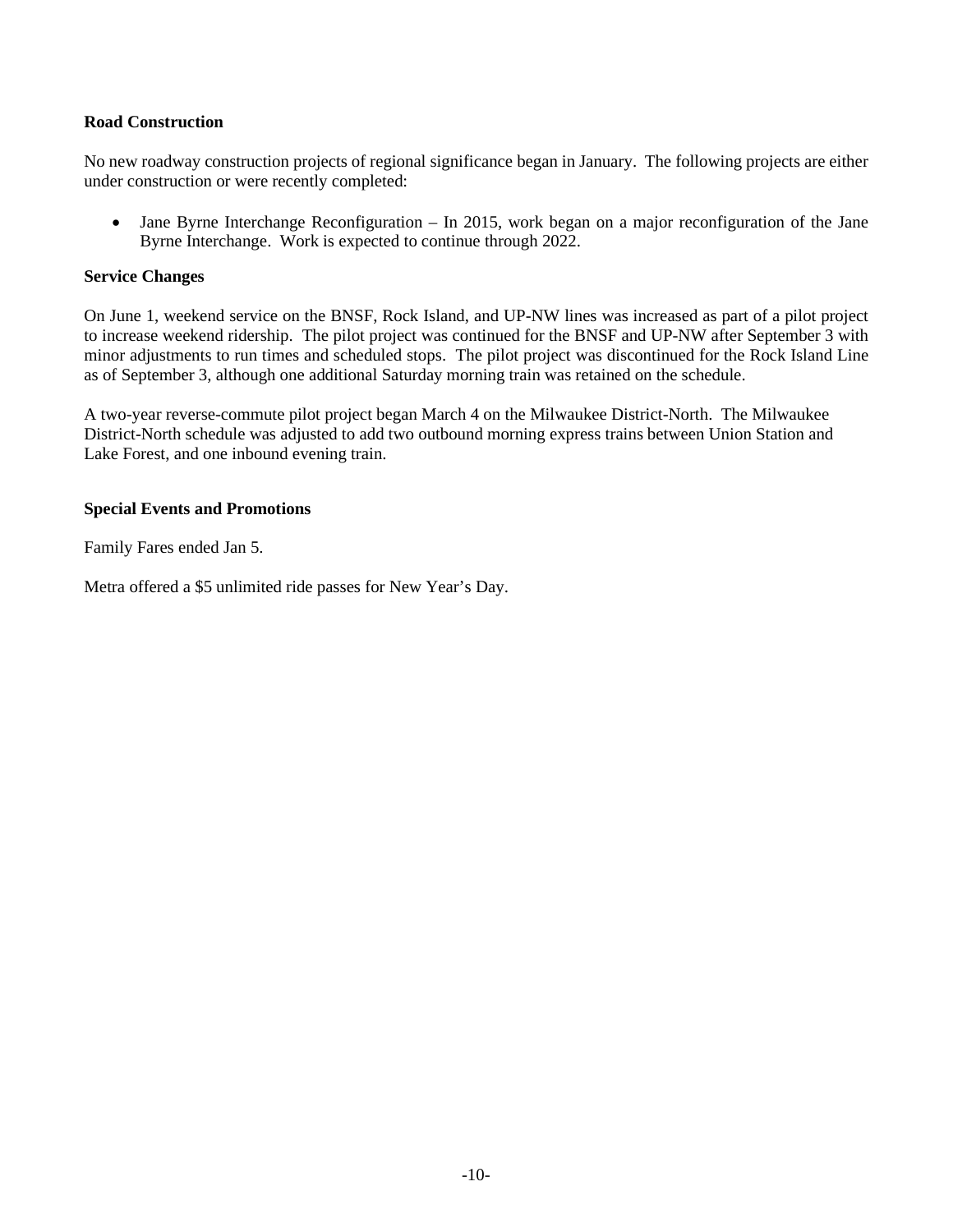## **Passenger Revenue and Ticket Sales**

Changes in fares, ticket policies, and ticket sales channels can affect passenger revenue and ticket sales trends:

- In June 2018, Metra stopped selling Monthly Passes and 10-Ride Tickets from vending machines at 15 nondowntown stations on the Metra Electric Line.
- In June 2018, Metra ended its Ticket-by-Internet program.
- In July 2018, yearlong testing of the zone consolidation policy began. All tickets from Zone A to Zones K through M were capped at the price of Zone J tickets.
- In July 2018, select stations with perceived inconsistencies in distance from downtown were reassigned to closer zones. Ashland, Racine, West Pullman, Stewart Ridge, and State Street stations moved from Zone D to C. On the Metra Electric mainline, the 83rd Street and 87th Street stations were moved from Zone C to B. On the Rock Island Beverly Branch, the 123rd Street Station was moved from Zone D to C.
- In December 2018, an update to the Ventra app ended the option for purchasing mobile tickets without creating a Ventra account.
- Customers on the Metra Electric Line received a 15 percent discount on their April 2019 Monthly Pass. The discount was offered as compensation for two weeks of service disruptions in January and February, including all or part of six days without any service, caused by unusually severe weather conditions and damage from the derailment of a CN train.
- On the weekend of February 16-17, 2019 Metra offered free rides on all trains. Ridership from the weekend of February 16-17 is not included in the quantity of Weekend Passes sold in February 2019 as passengers were not required to purchase a ticket.
- On June 1, 2019 Metra began allowing monthly pass holders to use their ticket to travel anywhere in the system on weekends, where previously travel was restricted to the zones on the ticket.

Special event tickets and other data irregularities can affect month-to-month comparisons of passenger revenue and ticket sales figures:

• Stockpiling of 10-Ride Tickets occurred in advance of the 2017 and 2018 fare increases. As a result, 10-Ride Ticket passenger revenue and ticket sales were overstated in January 2018 and understated in subsequent months. As there was no fare increase in 2019, May 10-Ride Ticket sales were not reduced by stockpiling in January 2019 as they have been in previous years.

## <span id="page-12-0"></span>**Passenger Revenue**

Table 7 shows passenger revenue by line for the current month, the last three months, and the last 12 months.

| <b>Table 7: Passenger Revenue by Line</b> |          |                            |        |          |                                  |          |                                   |           |          |  |  |
|-------------------------------------------|----------|----------------------------|--------|----------|----------------------------------|----------|-----------------------------------|-----------|----------|--|--|
| <b>Line</b>                               |          | <b>January (Thousands)</b> |        |          | <b>Last 3 Months (Thousands)</b> |          | <b>Last 12 Months (Thousands)</b> |           |          |  |  |
|                                           | 2019     | 2020                       | Change | 2019     | 2020                             | Change   | 2019                              | 2020      | Change   |  |  |
| <b>BNSF</b>                               | \$6,162  | \$6,420                    | 4.2%   | \$18,592 | \$18,768                         | 0.9%     | \$78,923                          | \$78,486  | $-0.6%$  |  |  |
| нc                                        | \$300    | \$337                      | 12.3%  | \$899    | \$957                            | 6.5%     | \$3,791                           | \$3,897   | 2.8%     |  |  |
| MD-N                                      | \$2,614  | \$2,677                    | 2.4%   | \$7,987  | \$7,995                          | 0.1%     | \$33,346                          | \$33,535  | 0.6%     |  |  |
| MD-W                                      | \$2,333  | \$2,375                    | 1.8%   | \$7,175  | \$7,101                          | $-1.0%$  | \$30,675                          | \$29,886  | $-2.6%$  |  |  |
| ME                                        | \$2,615  | \$2,620                    | 0.2%   | \$8,082  | \$7,845                          | $-2.9%$  | \$34,341                          | \$32,571  | $-5.2%$  |  |  |
| <b>NCS</b>                                | \$726    | \$740                      | 1.9%   | \$2,170  | \$2,161                          | $-0.4%$  | \$9,247                           | \$9,121   | $-1.4%$  |  |  |
| <b>RI</b>                                 | \$2,783  | \$2,809                    | 0.9%   | \$8,462  | \$8,360                          | $-1.2%$  | \$35,491                          | \$34,778  | $-2.0%$  |  |  |
| SWS                                       | \$913    | \$928                      | 1.6%   | \$2,722  | \$2,679                          | $-1.6%$  | \$11,274                          | \$11,094  | $-1.6%$  |  |  |
| UP-N                                      | \$2,978  | \$3,133                    | 5.2%   | \$9,051  | \$9,197                          | 1.6%     | \$38,656                          | \$38,845  | 0.5%     |  |  |
| UP-NW                                     | \$4,219  | \$4,335                    | 2.8%   | \$13,009 | \$12,963                         | $-0.4\%$ | \$54,276                          | \$53,816  | $-0.8\%$ |  |  |
| UP-W                                      | \$3,093  | \$3,187                    | 3.0%   | \$9,545  | \$9,523                          | $-0.2%$  | \$40,378                          | \$39,667  | -1.8%    |  |  |
| <b>Total</b>                              | \$28,735 | \$29,560                   | 2.9%   | \$87,695 | \$87,550                         | $-0.2%$  | \$370,399                         | \$365,696 | $-1.3%$  |  |  |

<sup>1</sup> Values are rounded to the thousand. Change is calculated based on the unrounded values.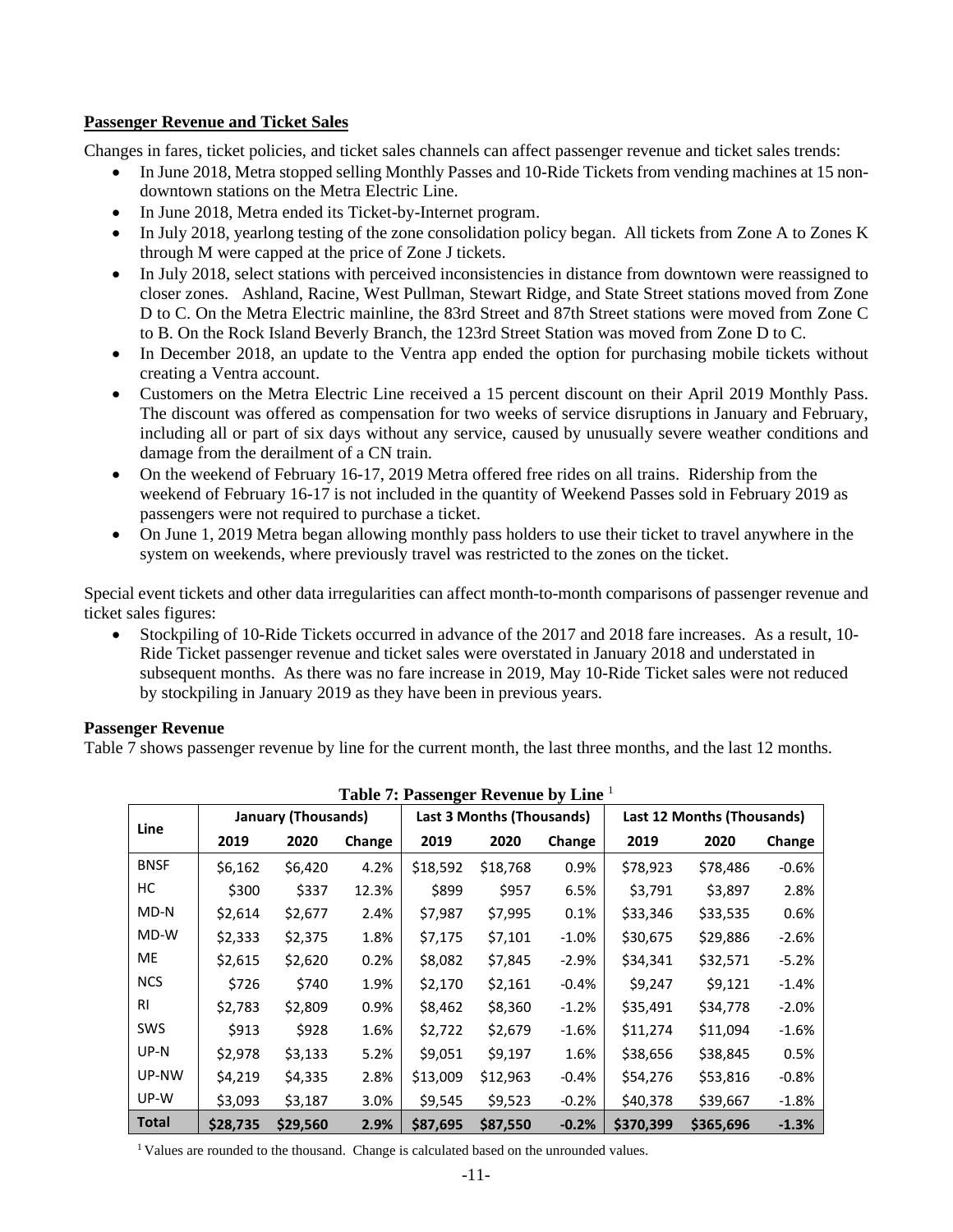Table 8 shows passenger revenue by ticket type for the current month, the last three months, and the last 12 months.

| Table 8: Fasseliger Revellue by Ticket Type |                          |          |                            |              |              |                           |          |         |              |              |
|---------------------------------------------|--------------------------|----------|----------------------------|--------------|--------------|---------------------------|----------|---------|--------------|--------------|
|                                             |                          |          | <b>January (Thousands)</b> |              |              | Last 3 Months (Thousands) |          |         |              |              |
| <b>Ticket Type</b>                          |                          |          |                            | <b>Share</b> | <b>Share</b> |                           |          |         | <b>Share</b> | <b>Share</b> |
|                                             | 2019                     | 2020     | Change                     | 2019         | 2020         | 2019                      | 2020     | Change  | 2019         | 2020         |
| <b>Monthly Pass</b>                         | \$15,536                 | \$14,745 | $-5.1%$                    | 54.0%        | 49.9%        | \$45,841                  | \$44,015 | $-4.0%$ | 52.3%        | 50.3%        |
| 10-Ride Ticket                              | \$8,700                  | \$9,939  | 14.2%                      | 30.3%        | 33.6%        | \$25,710                  | \$26,855 | 4.5%    | 29.3%        | 30.7%        |
| One-Way Ticket                              | \$3,914                  | \$4,326  | 10.5%                      | 13.6%        | 14.6%        | \$13,533                  | \$14,107 | 4.2%    | 15.4%        | 16.1%        |
| <b>Weekend Pass</b>                         | \$603                    | \$505    | $-16.3%$                   | 2.1%         | 1.7%         | \$2.591                   | \$2,405  | $-7.2%$ | 3.0%         | 2.8%         |
| Special Passes                              | $\overline{\phantom{a}}$ | \$46     |                            | 0.0%         | 0.2%         |                           | \$46     |         | 0.0%         | 0.1%         |
| Total $^2$                                  | \$28,752                 | \$29,560 | 2.8%                       |              |              | \$87.675                  | \$87,427 | $-0.3%$ |              |              |

|  |  |  | Table 8: Passenger Revenue by Ticket Type <sup>1</sup> |
|--|--|--|--------------------------------------------------------|
|--|--|--|--------------------------------------------------------|

|                       |           | <b>Last 12 Months (Thousands)</b> |          |              |              |  |  |  |  |  |
|-----------------------|-----------|-----------------------------------|----------|--------------|--------------|--|--|--|--|--|
| <b>Ticket Type</b>    |           |                                   |          | <b>Share</b> | <b>Share</b> |  |  |  |  |  |
|                       | 2019      | 2020                              | Change   | 2019         | 2020         |  |  |  |  |  |
| <b>Monthly Pass</b>   | \$193,622 | \$187,237                         | $-3.3%$  | 52.2%        | 51.2%        |  |  |  |  |  |
| 10-Ride Ticket        | \$105,815 | \$108,176                         | 2.2%     | 28.5%        | 29.6%        |  |  |  |  |  |
| One-Way Ticket        | \$59,740  | \$59,817                          | 0.1%     | 16.1%        | 16.4%        |  |  |  |  |  |
| <b>Weekend Pass</b>   | \$11,025  | \$10,001                          | $-9.3%$  | 3.0%         | 2.7%         |  |  |  |  |  |
| <b>Special Passes</b> | \$506     | \$447                             | $-11.6%$ | 0.1%         | 0.1%         |  |  |  |  |  |
| Total $^2$            | \$370,708 | \$365,678                         | $-1.4%$  |              |              |  |  |  |  |  |

<sup>1</sup> Values are rounded to the thousand. Change and share are calculated based on the unrounded values.

<sup>2</sup> Passenger revenue totals differ from those presented in other tables in this report, due to adjustments made for group sales, marketing sales, and refunds.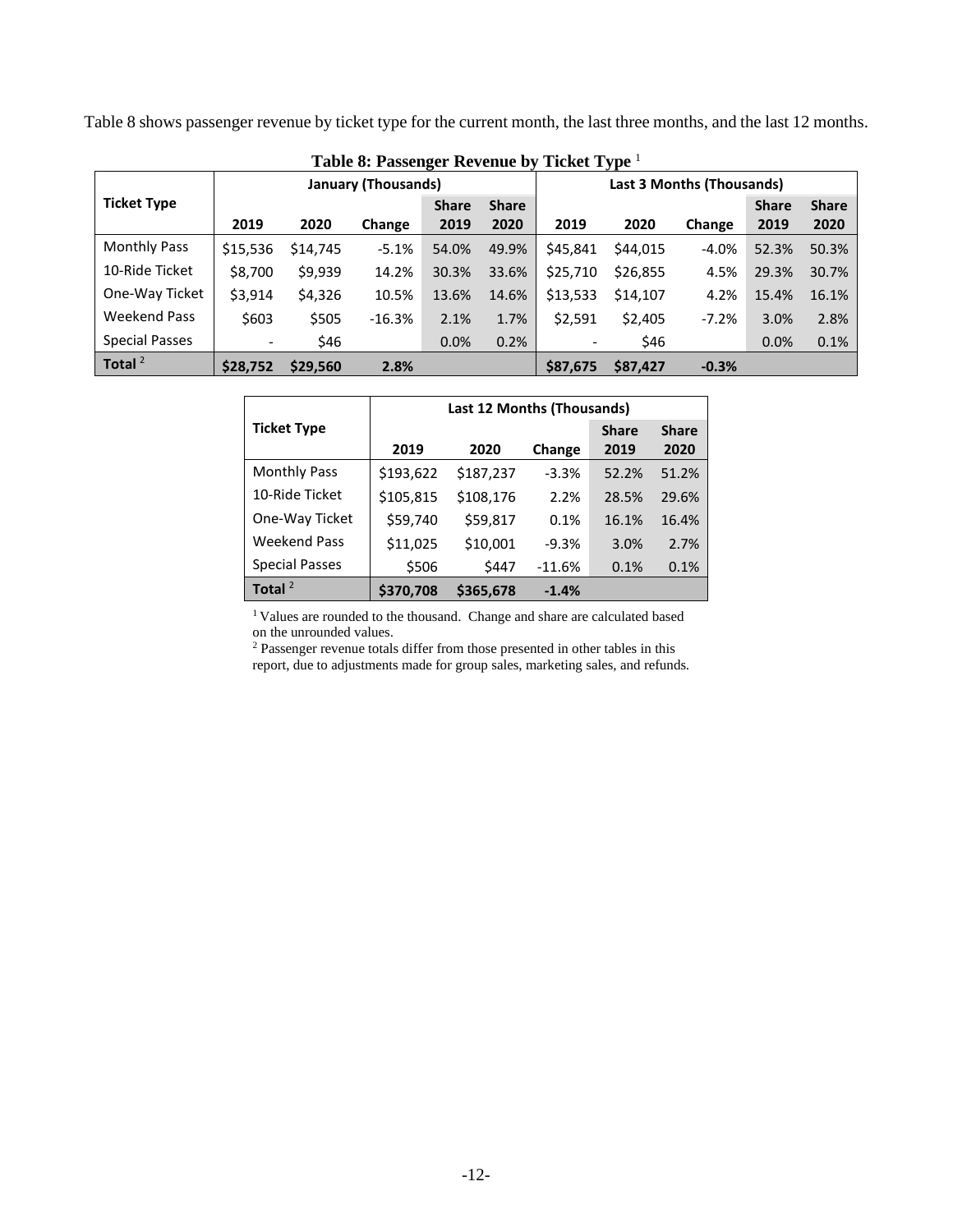Table 9 shows passenger revenue by ticket type and sales channel for the current month 2019 and 2020.

|                         |          |                                   | <b>Monthly Pass (Thousands)</b> | ------ <i>-</i> -- |              |         |         | 10-Ride Ticket (Thousands)                   |              |              |
|-------------------------|----------|-----------------------------------|---------------------------------|--------------------|--------------|---------|---------|----------------------------------------------|--------------|--------------|
| <b>Sales Channel</b>    |          |                                   |                                 | <b>Share</b>       | <b>Share</b> |         |         |                                              | <b>Share</b> | <b>Share</b> |
|                         | 2019     | 2020                              | Change                          | 2019               | 2020         | 2019    | 2020    | Change                                       | 2019         | 2020         |
| <b>Commuter Benefit</b> | \$4,980  | \$4,573                           | $-8.2%$                         | 32.1%              | 31.0%        | \$632   | \$596   | $-5.8%$                                      | 7.3%         | 6.0%         |
| Conductor               |          |                                   |                                 | 0.0%               | 0.0%         |         |         |                                              | 0.0%         | 0.0%         |
| <b>Ticket Agent</b>     | \$4,868  | \$4,562                           | $-6.3%$                         | 31.3%              | 30.9%        | \$2,241 | \$2,214 | $-1.2%$                                      | 25.8%        | 22.3%        |
| <b>Vending Machine</b>  | \$497    | \$380                             | $-23.5%$                        | 3.2%               | 2.6%         | \$346   | \$317   | $-8.4%$                                      | 4.0%         | 3.2%         |
| Ventra App              | \$5,190  | \$5,233                           | 0.8%                            | 33.4%              | 35.5%        | \$5,481 | \$6,812 | 24.3%                                        | 63.0%        | 68.5%        |
| <b>Total</b>            | \$15,536 | \$14,747                          | $-5.1%$                         |                    |              | \$8,700 | \$9,939 | 14.2%                                        |              |              |
|                         |          |                                   |                                 |                    |              |         |         |                                              |              |              |
|                         |          | <b>One-Way Ticket (Thousands)</b> |                                 |                    |              |         |         | Weekend, Special, Ravinia Passes (Thousands) |              |              |
| <b>Sales Channel</b>    |          |                                   |                                 | <b>Share</b>       | <b>Share</b> |         |         |                                              | <b>Share</b> | <b>Share</b> |
|                         | 2019     | 2020                              | Change                          | 2019               | 2020         | 2019    | 2020    | Change                                       | 2019         | 2020         |
| Commuter Benefit        |          |                                   |                                 | 0.0%               | 0.0%         |         |         |                                              | 0.0%         | 0.0%         |
| Conductor               | \$761    | \$677                             | $-11.1%$                        | 19.5%              | 15.6%        | \$341   | \$250   | $-26.5%$                                     | 56.5%        | 45.5%        |
| <b>Ticket Agent</b>     | \$997    | \$929                             | $-6.9%$                         | 25.5%              | 21.5%        | \$53    | \$50    | $-5.8%$                                      | 8.7%         | 9.0%         |
| <b>Vending Machine</b>  | \$118    | \$105                             | $-10.4%$                        | 3.0%               | 2.4%         | \$15    | \$12    | $-15.7%$                                     | 2.4%         | 2.3%         |
| Ventra App              | \$2,038  | \$2,616                           | 28.4%                           | 52.1%              | 60.5%        | \$195   | \$238   | 22.1%                                        | 32.3%        | 43.2%        |

**Table 9: Passenger Revenue by Ticket Type and Sales Channel (Current Month)** <sup>1</sup>

|                         | All Ticket Types (Thousands) |          |          |              |              |  |  |  |  |
|-------------------------|------------------------------|----------|----------|--------------|--------------|--|--|--|--|
| <b>Sales Channel</b>    |                              |          |          | <b>Share</b> | <b>Share</b> |  |  |  |  |
|                         | 2019                         | 2020     | Change   | 2019         | 2020         |  |  |  |  |
| <b>Commuter Benefit</b> | \$5,612                      | \$5,168  | $-7.9%$  | 19.5%        | 17.5%        |  |  |  |  |
| Conductor               | \$1,102                      | \$927    | $-15.9%$ | 3.8%         | 3.1%         |  |  |  |  |
| <b>Ticket Agent</b>     | \$8,159                      | \$7,754  | $-5.0%$  | 28.4%        | 26.2%        |  |  |  |  |
| <b>Vending Machine</b>  | \$975                        | \$815    | $-16.5%$ | 3.4%         | 2.8%         |  |  |  |  |
| Ventra App              | \$12,904                     | \$14,898 | 15.5%    | 44.9%        | 50.4%        |  |  |  |  |
| Total $^2$              | \$28,752                     | \$29,562 | 2.8%     |              |              |  |  |  |  |

<sup>1</sup> Values are rounded to the thousand. Change and share are calculated based on the unrounded values.

<sup>2</sup> Passenger revenue totals differ from those presented in other tables in this report, due to adjustments made for group sales, marketing sales, and refunds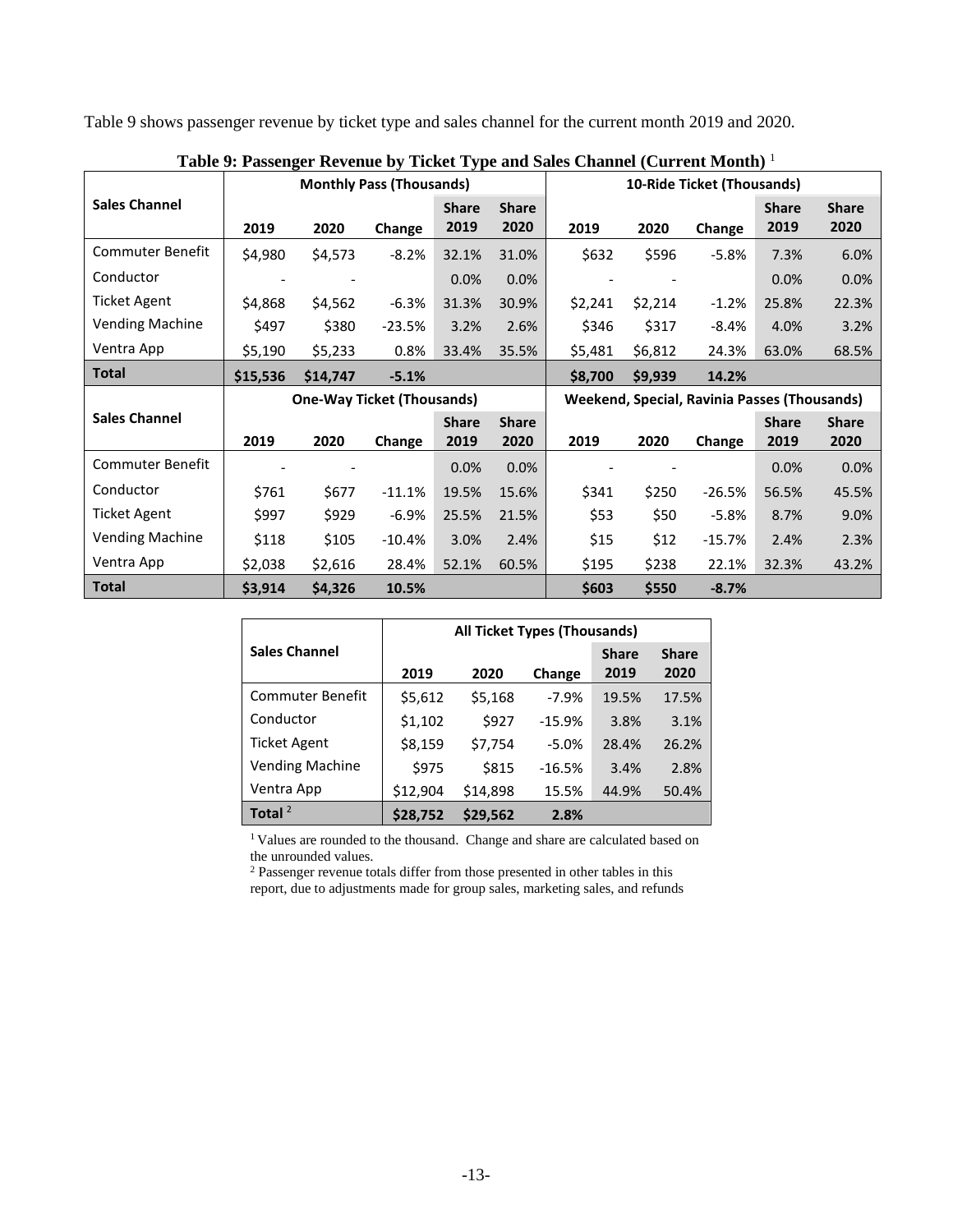## <span id="page-15-0"></span>**Ticket Sales**

Table 10 shows ticket sales by ticket type for the current month, the last three months, and the last 12 months. Monthly Pass sales decreased by 4.8 percent in the current month compared to the previous year, and 10-Ride Ticket sales increased by 14.3 percent in the same period.

|                       | Table 10: Ticket Sales by Ticket Type <sup>1</sup> |      |                     |              |              |                          |       |                           |              |              |
|-----------------------|----------------------------------------------------|------|---------------------|--------------|--------------|--------------------------|-------|---------------------------|--------------|--------------|
|                       |                                                    |      | January (Thousands) |              |              |                          |       | Last 3 Months (Thousands) |              |              |
| <b>Ticket Type</b>    |                                                    |      |                     | <b>Share</b> | <b>Share</b> |                          |       |                           | <b>Share</b> | <b>Share</b> |
|                       | 2019                                               | 2020 | Change              | 2019         | 2020         | 2019                     | 2020  | Change                    | 2019         | 2020         |
| <b>Monthly Pass</b>   | 83                                                 | 79   | $-4.8%$             | 9.1%         | 7.9%         | 244                      | 235   | $-3.7%$                   | 7.9%         | 7.4%         |
| 10-Ride Ticket        | 146                                                | 167  | 14.3%               | 16.0%        | 16.8%        | 431                      | 451   | 4.5%                      | 14.0%        | 14.2%        |
| One-Way Ticket        | 623                                                | 687  | 10.3%               | 68.3%        | 69.2%        | 2,146                    | 2,231 | 4.0%                      | 69.6%        | 70.4%        |
| <b>Weekend Pass</b>   | 60                                                 | 50   | $-16.4%$            | 6.6%         | 5.1%         | 259                      | 241   | $-7.2%$                   | 8.4%         | 7.6%         |
| <b>Special Passes</b> | $\overline{\phantom{a}}$                           | 9    |                     | 0.0%         | 0.9%         | $\overline{\phantom{a}}$ | 9     |                           | 0.0%         | 0.3%         |
| <b>Total</b>          | 912                                                | 992  | 8.8%                |              |              | 3.081                    | 3,168 | 2.8%                      |              |              |

|                       | Last 12 Months (Thousands) |        |         |              |              |  |  |  |  |
|-----------------------|----------------------------|--------|---------|--------------|--------------|--|--|--|--|
| <b>Ticket Type</b>    |                            |        |         | <b>Share</b> | <b>Share</b> |  |  |  |  |
|                       | 2019                       | 2020   | Change  | 2019         | 2020         |  |  |  |  |
| <b>Monthly Pass</b>   | 1,030                      | 999    | $-3.0%$ | 7.7%         | 7.5%         |  |  |  |  |
| 10-Ride Ticket        | 1,778                      | 1,817  | 2.2%    | 13.2%        | 13.6%        |  |  |  |  |
| One-Way Ticket        | 9,510                      | 9,516  | 0.1%    | 70.7%        | 71.1%        |  |  |  |  |
| <b>Weekend Pass</b>   | 1,103                      | 1,001  | $-9.3%$ | 8.2%         | 7.5%         |  |  |  |  |
| <b>Special Passes</b> | 40                         | 45     | 14.3%   | 0.3%         | 0.3%         |  |  |  |  |
| Total                 | 13,460                     | 13.379 | $-0.6%$ |              |              |  |  |  |  |

<sup>1</sup> Values are rounded to the thousand. Change and share are calculated based on the unrounded values.

Tables 11 details ticket sales by line and ticket type.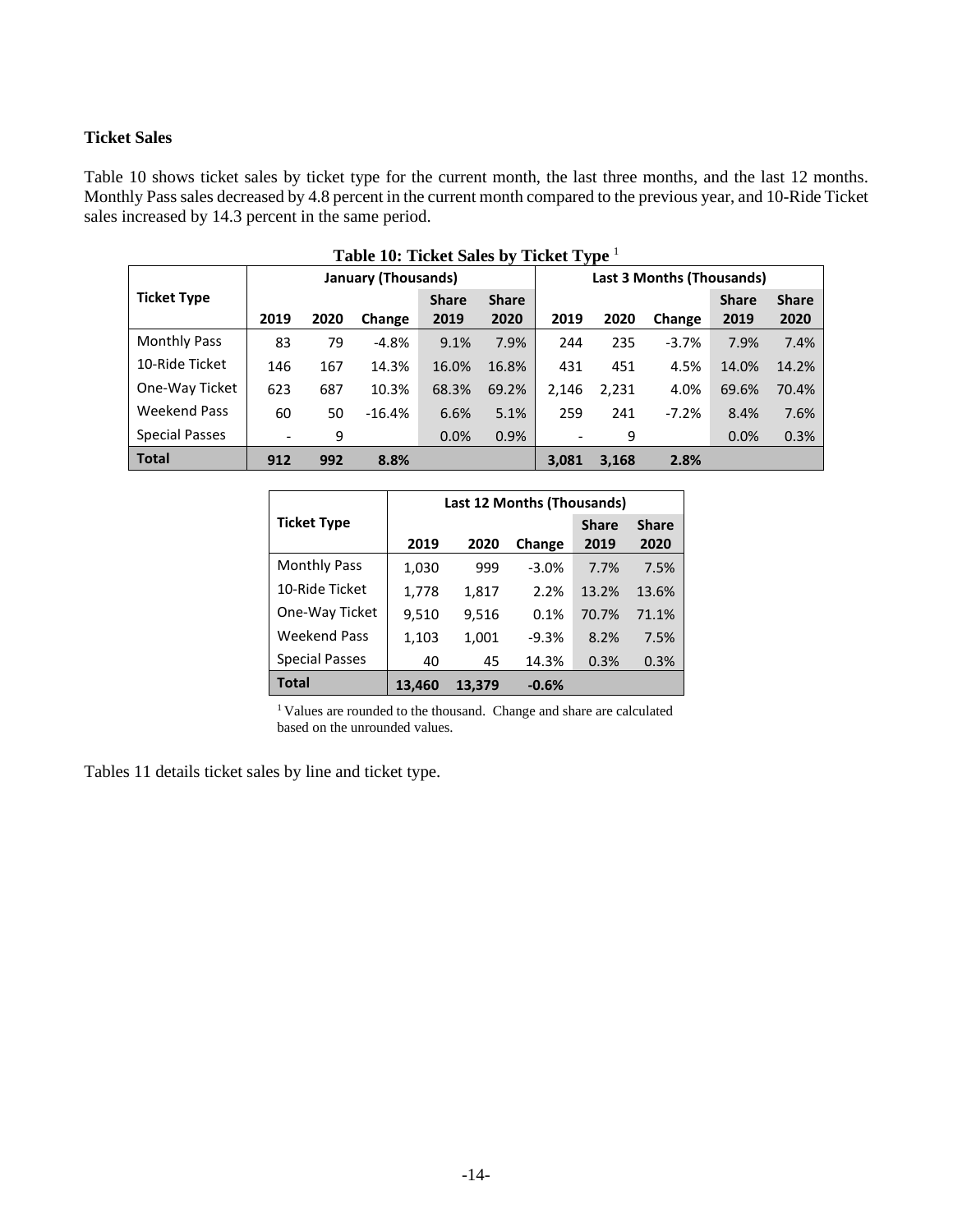|              |                                                     | <b>Monthly Pass</b>     |         | 10-Ride Ticket |                                                     |                                   |          |  |
|--------------|-----------------------------------------------------|-------------------------|---------|----------------|-----------------------------------------------------|-----------------------------------|----------|--|
| Line         | 2019                                                | 2020                    | Change  | Line           | 2019                                                | 2020                              | Change   |  |
| <b>BNSF</b>  | 18,356                                              | 17,588                  | $-4.2%$ | <b>BNSF</b>    | 30,551                                              | 35,845                            | 17.3%    |  |
| HC           | 974                                                 | 1,023                   | 5.0%    | HC             | 1,219                                               | 1,563                             | 28.2%    |  |
| $MD-N$       | 6,539                                               | 6,179                   | $-5.5%$ | $MD-N$         | 15,194                                              | 16,845                            | 10.9%    |  |
| MD-W         | 6,628                                               | 6,258                   | $-5.6%$ | MD-W           | 9,886                                               | 11,402                            | 15.3%    |  |
| ME           | 8,061                                               | 7,661                   | $-5.0%$ | ME             | 12,346                                              | 12,921                            | 4.7%     |  |
| <b>NCS</b>   | 1,886                                               | 1,771                   | $-6.1%$ | <b>NCS</b>     | 3,241                                               | 3,625                             | 11.8%    |  |
| <b>RI</b>    | 9,537                                               | 9,225                   | $-3.3%$ | RI             | 11,076                                              | 12,144                            | 9.6%     |  |
| SWS          | 3,141                                               | 2,929                   | $-6.7%$ | SWS            | 4,215                                               | 4,905                             | 16.4%    |  |
| UP-N         | 7,671                                               | 7,366                   | $-4.0%$ | UP-N           | 21,915                                              | 25,393                            | 15.9%    |  |
| UP-NW        | 11,355                                              | 10,623                  | $-6.4%$ | UP-NW          | 20,302                                              | 23,661                            | 16.5%    |  |
| UP-W         | 8,575                                               | 8,155                   | $-4.9%$ | UP-W           | 16,026                                              | 18,510                            | 15.5%    |  |
| <b>Total</b> | 82,723                                              | 78,778                  | $-4.8%$ | <b>Total</b>   | 145,971                                             | 166,814                           | 14.3%    |  |
|              | <b>One-Way Ticket (Mobile &amp; Station)</b>        |                         |         |                |                                                     | <b>One-Way Ticket (Conductor)</b> |          |  |
| Line         | 2019                                                | 2020                    | Change  | Line           | 2019                                                | 2020                              | Change   |  |
| <b>BNSF</b>  | 82,928                                              | 97,091                  | 17.1%   | <b>BNSF</b>    | 12,575                                              | 11,828                            | $-5.9%$  |  |
| HC           | 2,693                                               | 3,367                   | 25.0%   | НC             | 334                                                 | 148                               | $-55.7%$ |  |
| $MD-N$       | 45,876                                              | 54,594                  | 19.0%   | MD-N           | 12,867                                              | 10,471                            | $-18.6%$ |  |
| MD-W         | 42,139                                              | 48,283                  | 14.6%   | MD-W           | 13,018                                              | 11,590                            | $-11.0%$ |  |
| ME           | 69,671                                              | 81,899                  | 17.6%   | ME             | 18,027                                              | 16,095                            | $-10.7%$ |  |
| <b>NCS</b>   | 8,902                                               | 10,735                  | 20.6%   | <b>NCS</b>     | 4,102                                               | 3,232                             | $-21.2%$ |  |
| <b>RI</b>    | 43,359                                              | 48,808                  | 12.6%   | <b>RI</b>      | 10,182                                              | 9,111                             | $-10.5%$ |  |
| SWS          | 11,746                                              | 14,336                  | 22.1%   | SWS            | 2,769                                               | 2,425                             | $-12.4%$ |  |
| UP-N         | 61,320                                              | 72,549                  | 18.3%   | UP-N           | 24,421                                              | 21,381                            | $-12.4%$ |  |
| UP-NW        | 70,143                                              | 82,112                  | 17.1%   | UP-NW          | 20,157                                              | 17,235                            | $-14.5%$ |  |
| UP-W         | 52,484                                              | 58,801                  | 12.0%   | UP-W           | 13,078                                              | 10,572                            | $-19.2%$ |  |
| <b>Total</b> | 491,261                                             | 572,575                 | 16.6%   | <b>Total</b>   | 131,530                                             | 114,088                           | $-13.3%$ |  |
|              | Weekend, Special, Ravinia Passes (Mobile & Station) |                         |         |                | <b>Weekend, Special, Ravinia Passes (Conductor)</b> |                                   |          |  |
| Line         | 2019                                                | 2020                    | Change  | Line           | 2019                                                | 2020                              | Change   |  |
| <b>BNSF</b>  | 5,385                                               | 6,506                   | 20.8%   | <b>BNSF</b>    | 4,204                                               | 3,598                             | $-14.4%$ |  |
| HC           | $\sim 100$ km s $^{-1}$                             |                         |         | НC             |                                                     |                                   |          |  |
| $MD-N$       | 2,844                                               | 3,400                   | 19.5%   | $MD-N$         | 4,176                                               | 2,932                             | $-29.8%$ |  |
| MD-W         | 2,612                                               | 3,087                   | 18.2%   | MD-W           | 3,921                                               | 2,545                             | $-35.1%$ |  |
| ME           | 2,676                                               | 2,754                   | 2.9%    | ME             | 1,611                                               | 1,216                             | $-24.5%$ |  |
| <b>NCS</b>   | $\sim 100$ km s $^{-1}$                             | $\sim 100$ km s $^{-1}$ |         | <b>NCS</b>     | $\sim 100$ km s $^{-1}$                             |                                   |          |  |
| <b>RI</b>    | 1,566                                               | 2,032                   | 29.8%   | <b>RI</b>      | 2,372                                               | 1,848                             | $-22.1%$ |  |
| SWS          | 76                                                  | 71                      | $-6.6%$ | SWS            | 153                                                 | 47                                | $-69.3%$ |  |
| UP-N         | 2,763                                               | 3,190                   | 15.5%   | UP-N           | 4,062                                               | 3,042                             | $-25.1%$ |  |
| UP-NW        | 4,707                                               | 7,014                   | 49.0%   | UP-NW          | 8,293                                               | 7,055                             | $-14.9%$ |  |
| UP-W         | 3,604                                               | 4,612                   | 28.0%   | UP-W           | 5,356                                               | 4,604                             | $-14.0%$ |  |
| <b>Total</b> | 26,233                                              | 32,666                  | 24.5%   | <b>Total</b>   | 34,148                                              | 26,887                            | $-21.3%$ |  |

**Table 11: Ticket Sales by Ticket Type and Line (Current Month)**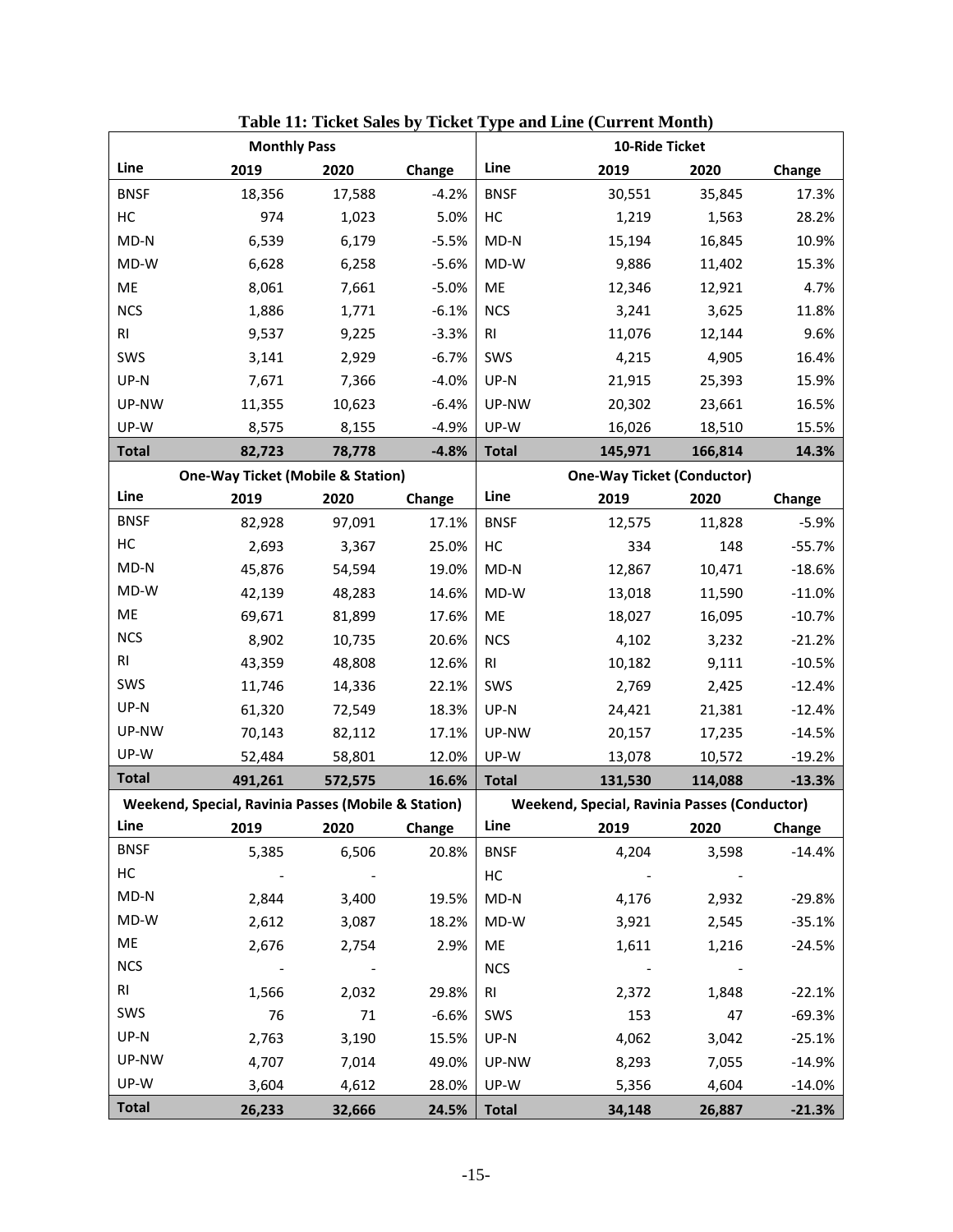Tables 12 and 13 show ticket sales by ticket type, sales channel, and tender type for the current month and year-to date 2019 and 2020. Tables 14 and 15 show total ticket sales by sales channel and tender type for the current month and year-to-date 2019 and 2020.

|                         |                |              | <b>Monthly Pass (Thousands)</b>   |              |              | 10-Ride Ticket (Thousands) |              |                                              |              |              |
|-------------------------|----------------|--------------|-----------------------------------|--------------|--------------|----------------------------|--------------|----------------------------------------------|--------------|--------------|
| <b>Sales Channel</b>    |                |              |                                   | <b>Share</b> | <b>Share</b> |                            |              |                                              | <b>Share</b> | <b>Share</b> |
|                         | 2019           | 2020         | Change                            | 2019         | 2020         | 2019                       | 2020         | Change                                       | 2019         | 2020         |
| Commuter Benefit        | 26             | 24           | $-8.0\%$                          | 31.4%        | 30.3%        | 10                         | 9            | $-6.1%$                                      | 6.8%         | 5.6%         |
| Conductor               |                |              |                                   |              |              |                            |              |                                              |              |              |
| <b>Ticket Agent</b>     | 26             | 25           | $-6.1%$                           | 31.9%        | 31.5%        | 39                         | 39           | $-0.9%$                                      | 26.8%        | 23.2%        |
| Cash & Other            | $\overline{4}$ | 3            | $-20.6%$                          |              |              | 6                          | 5            | $-9.4%$                                      |              |              |
| Credit Card             | 22             | 22           | $-3.5%$                           |              |              | 33                         | 34           | 0.6%                                         |              |              |
| <b>Vending Machine</b>  | 3              | 2            | $-24.0%$                          | 3.3%         | 2.6%         | 6                          | 5            | $-8.1%$                                      | 3.9%         | 3.1%         |
| Ventra App              | 28             | 28           | 1.4%                              | 33.4%        | 35.6%        | 91                         | 113          | 24.4%                                        | 62.5%        | 68.0%        |
| Credit Card             | 25             | 26           | 4.4%                              |              |              | 86                         | 108          | 24.5%                                        |              |              |
| Mixed & Other           | $\mathbf{1}$   | $\pmb{0}$    | $-72.1%$                          |              |              | $\mathbf{1}$               | $\mathbf{0}$ | $-50.5%$                                     |              |              |
| Ventra                  | $\mathbf{1}$   | $\mathbf{1}$ | 11.0%                             |              |              | $\overline{4}$             | 5            | 39.2%                                        |              |              |
| <b>Total</b>            | 83             | 79           | $-4.8%$                           |              |              | 146                        | 167          | 14.3%                                        |              |              |
|                         |                |              | <b>One-Way Ticket (Thousands)</b> |              |              |                            |              | Weekend, Special, Ravinia Passes (Thousands) |              |              |
| <b>Sales Channel</b>    |                |              |                                   | <b>Share</b> | <b>Share</b> |                            |              |                                              | <b>Share</b> | <b>Share</b> |
|                         | 2019           | 2020         | Change                            | 2019         | 2020         | 2019                       | 2020         | Change                                       | 2019         | 2020         |
| <b>Commuter Benefit</b> |                |              |                                   |              |              |                            |              |                                              |              |              |
| Conductor               | 132            | 114          | $-13.3%$                          | 21.1%        | 16.6%        | 34                         | 27           | $-21.3%$                                     | 56.0%        | 45.1%        |
| <b>Ticket Agent</b>     | 153            | 143          | $-6.7%$                           | 24.6%        | 20.8%        | 5                          | 6            | 14.1%                                        | 8.7%         | 10.1%        |
| Cash & Other            | 87             | 79           | $-9.9%$                           |              |              | $\overline{3}$             | 3            | 21.8%                                        |              |              |
| Credit Card             | 66             | 65           | $-2.5%$                           |              |              | $\overline{3}$             | 3            | 6.1%                                         |              |              |
| <b>Vending Machine</b>  | 18             | 16           | $-10.1%$                          | 2.9%         | 2.4%         | 1                          | 1            | $-15.7%$                                     | 2.4%         | 2.1%         |
| Ventra App              | 320            | 413          | 29.2%                             | 51.3%        | 60.1%        | 20                         | 25           | 26.8%                                        | 32.9%        | 42.7%        |
| <b>Credit Card</b>      | 290            | 378          | 30.2%                             |              |              | 19                         | 24           | 27.3%                                        |              |              |
| Mixed & Other           | $\overline{2}$ | $\mathbf{1}$ | $-25.8%$                          |              |              | $\mathbf 0$                | $\mathbf 0$  | 3.6%                                         |              |              |
| Ventra                  | 28             | 34           | 23.0%                             |              |              | $\mathbf{1}$               | $\mathbf{1}$ | 21.8%                                        |              |              |
| <b>Total</b>            | 623            | 687          | 10.3%                             |              |              | 61                         | 60           | $-2.3%$                                      |              |              |

**Table 12: Ticket Sales by Ticket Type, Sales Channel, and Tender Type (Current Month)** 1, 2

<sup>1</sup> Values are rounded to the thousand. Change and share are calculated based on the unrounded values.

<sup>2</sup> As of July 1, 2019, the Mixed & Other category no longer includes transactions with multiple credit cards. These transactions are now included in "Credit Card".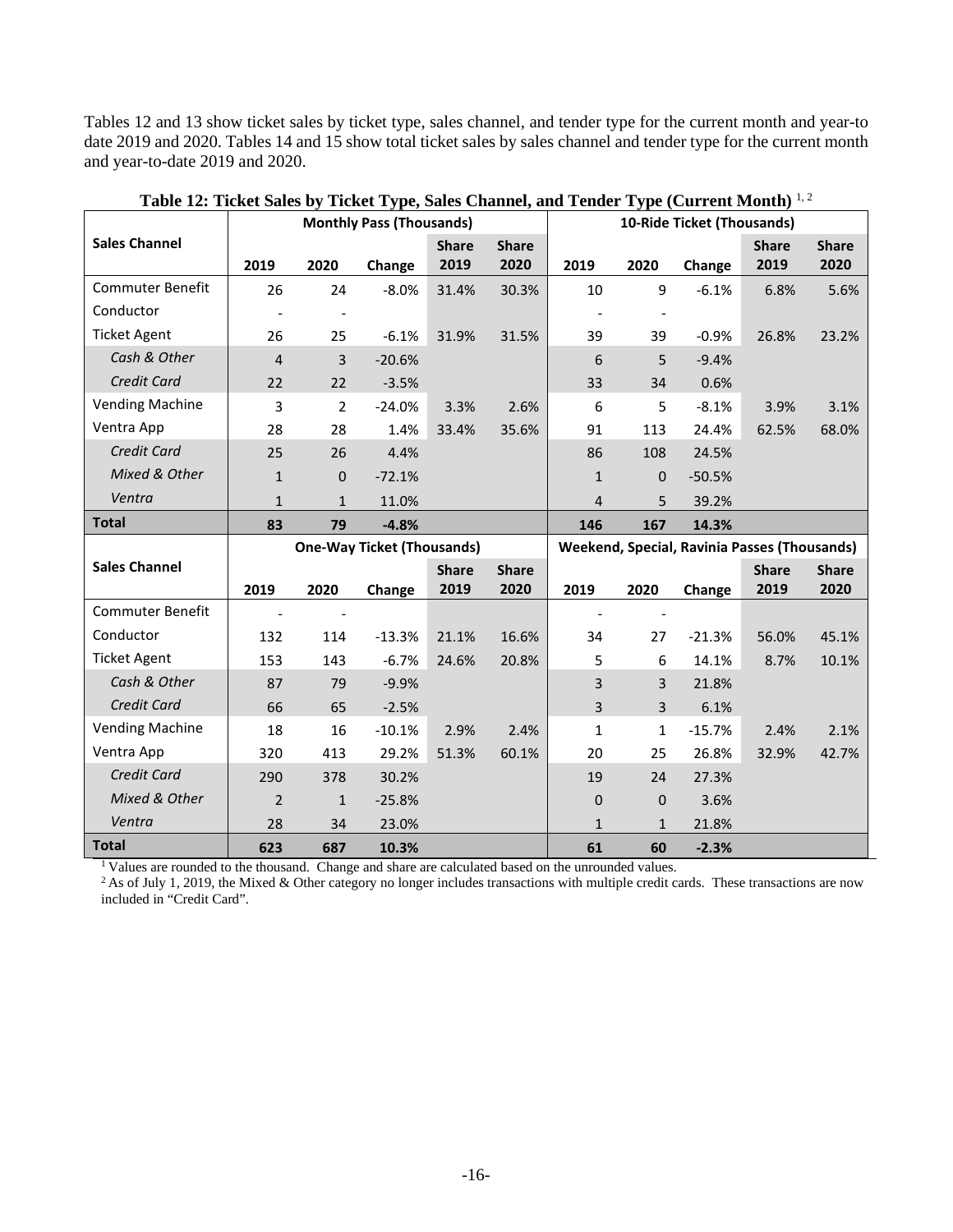|                        |      |               | <b>All Ticket Types (Thousands)</b> |              |              |
|------------------------|------|---------------|-------------------------------------|--------------|--------------|
| <b>Sales Channel</b>   |      |               |                                     | <b>Share</b> | <b>Share</b> |
|                        | 2019 | 2020          | Change                              | 2019         | 2020         |
| Commuter Benefit       | 36   | 33            | $-7.5%$                             | 3.9%         | 3.3%         |
| Conductor              | 166  | 141           | $-14.9%$                            | 18.2%        | 14.2%        |
| <b>Ticket Agent</b>    | 224  | 213           | $-5.1%$                             | 24.6%        | 21.5%        |
| Cash & Other           | 100  | 90            | $-9.4%$                             |              |              |
| Credit Card            | 125  | 123           | $-1.7%$                             |              |              |
| <b>Vending Machine</b> | 28   | 25            | $-11.3%$                            | 3.1%         | 2.5%         |
| Ventra App             | 458  | 580           | 26.5%                               | 50.2%        | 58.5%        |
| Credit Card            | 421  | 536           | 27.3%                               |              |              |
| Mixed & Other          | 4    | $\mathcal{P}$ | $-44.2%$                            |              |              |
| Ventra                 | 34   | 42            | 24.4%                               |              |              |
| Total                  | 912  | 992           | 8.7%                                |              |              |

**Table 14: Total Ticket Sales by Sales Channel and Tender Type (Current Month)** 1, 2

<sup>1</sup> Values are rounded to the thousand. Change and share are calculated based on the unrounded values.

 $2$  As of July 1, 2019, the Mixed & Other category no longer includes transactions with multiple credit cards. These transactions are now included in "Credit Card".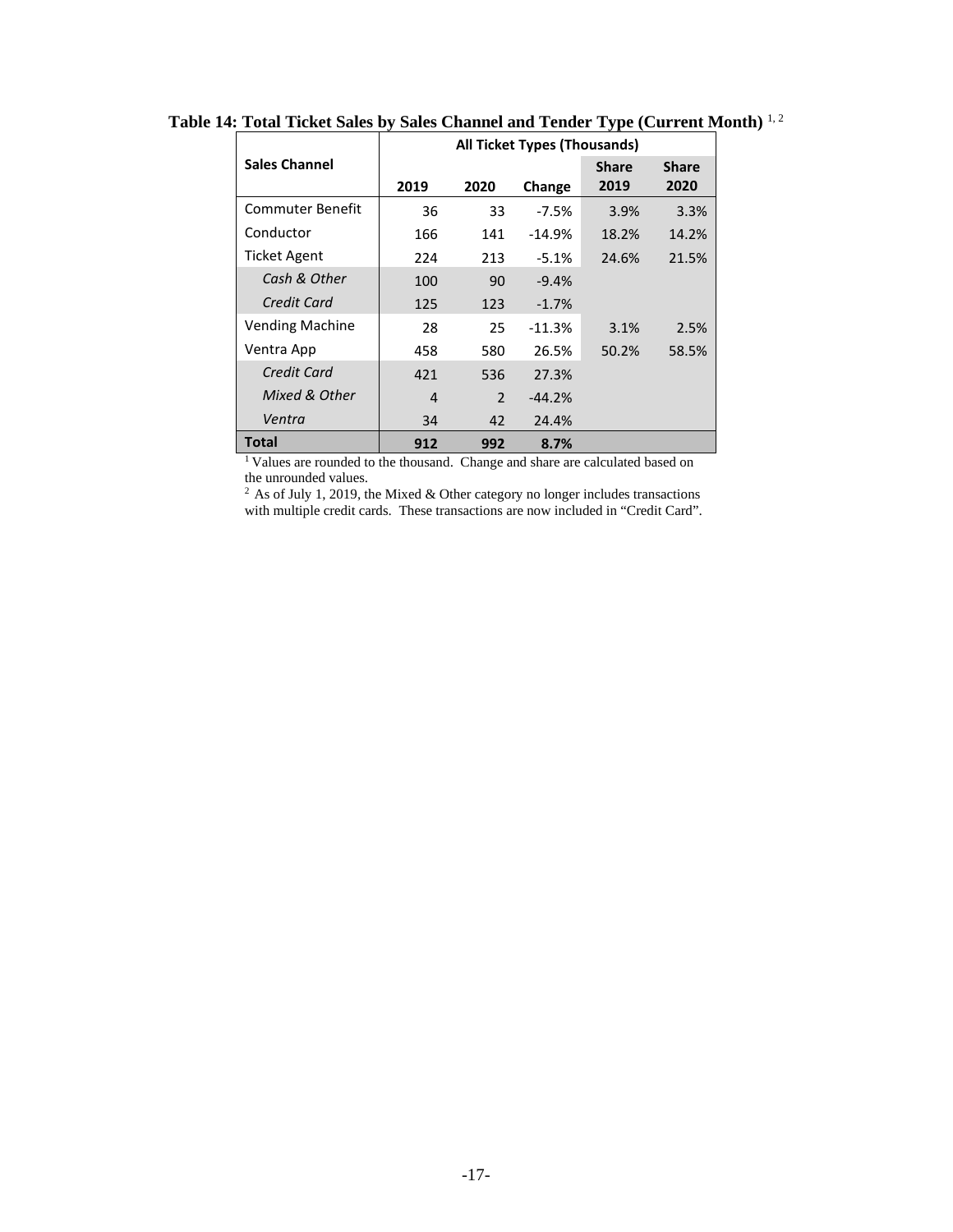#### <span id="page-19-0"></span>*Link-Up and PlusBus Sales*

Sales of CTA Link-Up passes decreased by 14.5 percent in the current month compared to the previous year, and sales of Pace PlusBus passes decreased by 17.3 percent in the same period. Table 16 shows Link-Up and PlusBus sales by month for 2019 and 2020.

| Month          | 2019    |                | 2020    |                | Change  |                | Mobile Share (2020) |                |
|----------------|---------|----------------|---------|----------------|---------|----------------|---------------------|----------------|
|                | Link-Up | <b>PlusBus</b> | Link-Up | <b>PlusBus</b> | Link-Up | <b>PlusBus</b> | Link-Up             | <b>PlusBus</b> |
| Jan            | 2,836   | 1,057          | 2,643   | 973            | $-6.8%$ | $-7.9%$        | 29.5%               | 25.4%          |
| Feb            | 2,867   | 1,046          |         |                |         |                |                     |                |
| Mar            | 2,873   | 1,062          |         |                |         |                |                     |                |
| Apr            | 2,843   | 1,053          |         |                |         |                |                     |                |
| May            | 2,759   | 1,012          |         |                |         |                |                     |                |
| Jun            | 2,658   | 1,020          |         |                |         |                |                     |                |
| Jul            | 2,636   | 965            |         |                |         |                |                     |                |
| Aug            | 2,668   | 998            |         |                |         |                |                     |                |
| Sep            | 2,615   | 998            |         |                |         |                |                     |                |
| Oct            | 2,641   | 1,020          |         |                |         |                |                     |                |
| Nov            | 2,707   | 1,011          |         |                |         |                |                     |                |
| <b>Dec</b>     | 2,454   | 899            |         |                |         |                |                     |                |
| Last 3 Months  | 8,523   | 3,103          | 2,643   | 973            | $-6.8%$ | $-7.9%$        | 29.2%               | 25.1%          |
| Last 12 Months | 35,195  | 13,107         | 8,267   | 2,965          | $-5.3%$ | $-11.5%$       | 28.1%               | 23.5%          |

**Table 16: Link-Up and PlusBus Sales**